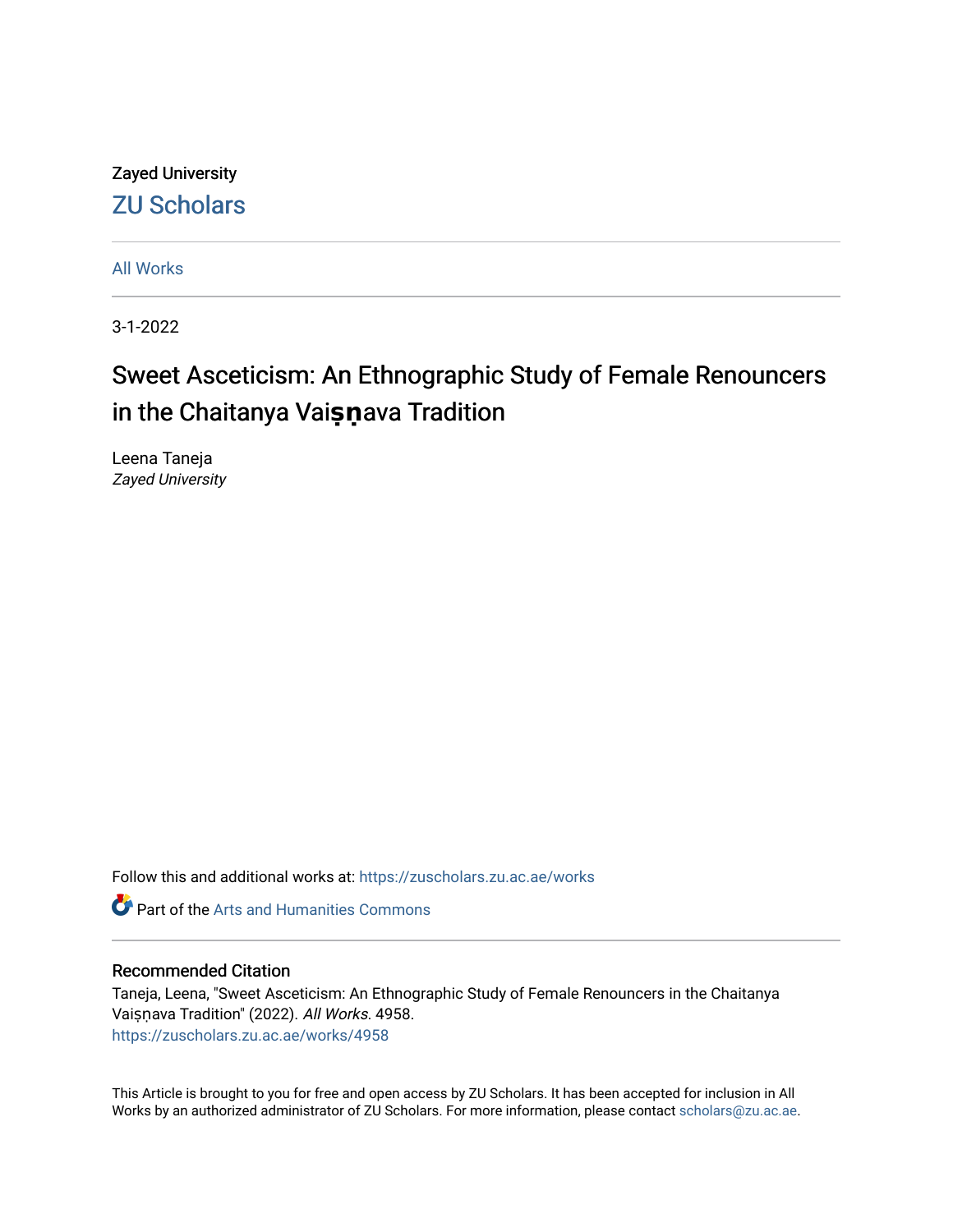



## *Article* **Sweet Asceticism: An Ethnographic Study of Female Renouncers in the Chaitanya Vaișnava Tradition**

**Leena Taneja**

Department of International Studies and Social Sciences, Zayed University, Dubai 19282, United Arab Emirates; leena.taneja@zu.ac.ae

**Abstract:** This paper is based on an ethnographic study which aims to examine female asceticism in the Chaitanya Vaishnava sect, a Hindu devotional school found in the region of Vrindavan in Northwest India. Asceticism, meaning to renounce worldly life, is deeply rooted in Hindu practice. Yet, despite its wide acceptance, female asceticism has remained on the margins of Hindu religious experience. Despite the lack of a model of asceticism for women, scripturally and sociologically, female ascetics are a growing religious group in India. This paper seeks to use empirical data collected during two years of fieldwork to examine how asceticism is articulated and performed by women living in Vrindavan. It builds upon recent interventions in key areas of feminist scholarship and asceticism in South Asia by engaging a religious sect which has received little attention by feminist scholars. This engagement, it is believed, can productively enlarge the field of feminist theologizing and South Asian asceticism.

**Keywords:** female asceticism; Hindu Devotionalism; South Asia

check for **-**

**Citation:** Taneja, Leena. 2022. Sweet Asceticism: An Ethnographic Study of Female Renouncers in the Chaitanya Vaisnava Tradition. *Religions* 13: 231. [https://doi.org/](https://doi.org/10.3390/rel13030231) [10.3390/rel13030231](https://doi.org/10.3390/rel13030231)

Academic Editor: Mary Nyangweso

Received: 2 November 2021 Accepted: 18 February 2022 Published: 8 March 2022

**Publisher's Note:** MDPI stays neutral with regard to jurisdictional claims in published maps and institutional affiliations.



**Copyright:** © 2022 by the author. Licensee MDPI, Basel, Switzerland. This article is an open access article distributed under the terms and conditions of the Creative Commons Attribution (CC BY) license [\(https://](https://creativecommons.org/licenses/by/4.0/) [creativecommons.org/licenses/by/](https://creativecommons.org/licenses/by/4.0/)  $4.0/$ ).

<span id="page-1-0"></span>"Renunciation is lime and juice. Renunciation in bhakti is lime, juice and honey. It is sweeter".

#### **1. Introduction**

In Hinduism, fertility, abundance, prosperity, chastity and motherhood are values and virtues that represent the ideal Hindu woman. Embodying these qualities is a woman's religious duty (*str¯ı-dharma*). Asceticism, meaning to renounce worldly pursuits, adopting a life of simplicity, purity, and celibacy, stands at odds from this idealized vision of a Hindu woman. The best-known type of Hindu asceticism is renunciation (*samnyāsa*).<sup>[1](#page-14-0)</sup> From the Sanskrit, *Sam. -ny-as*, 'to throw down together' which means 'abandonment or 'laying aside completely'. In the past, most scholarship on asceticism was primarily focused on normative male-oriented texts such as the *Dharma'sastras* (codes of law) and the *Samnyasa Upanishad*, marginalizing experiential forms of evidence that amplify and explore feminine expressions of *samnyāsa*. Vasudha Narayanan contends that, for a Hindu woman, "ascetic practices and piety are largely ignored by many normative Sanskrit codes of law as well as two centuries of Western scholarship which rely on these texts for information about Hindu culture" [\(Narayanan](#page-14-1) [1995,](#page-14-1) p. 443). Ruth Vanita concurs that debates about women in ancient India have "suffered from an over emphasis on the law book, *Manavadharmaśāstra* or *Manusmriti* (circa first century CE) to the exclusion of other texts'' [\(Vanita](#page-15-0) [2003,](#page-15-0) p. 76). In short, an overreliance on text over experience and domesticity over austerity have contributed to a narrative about Hindu women which overlooks their ascetic side. Such exclusions have singularized our definition of asceticism and discredited other forms practiced by women and minority groups, prioritizing a normative form of asceticism which focusses on worldly detachment, itinerancy, and solitary religious practice (Hausner/Khandelwal). Scholars have concluded that placing a spotlight on female ascetics often reveals a more complex model of asceticism that depends on many variables such as family issues, religious knowledge, economic means, social status, and religious tradition.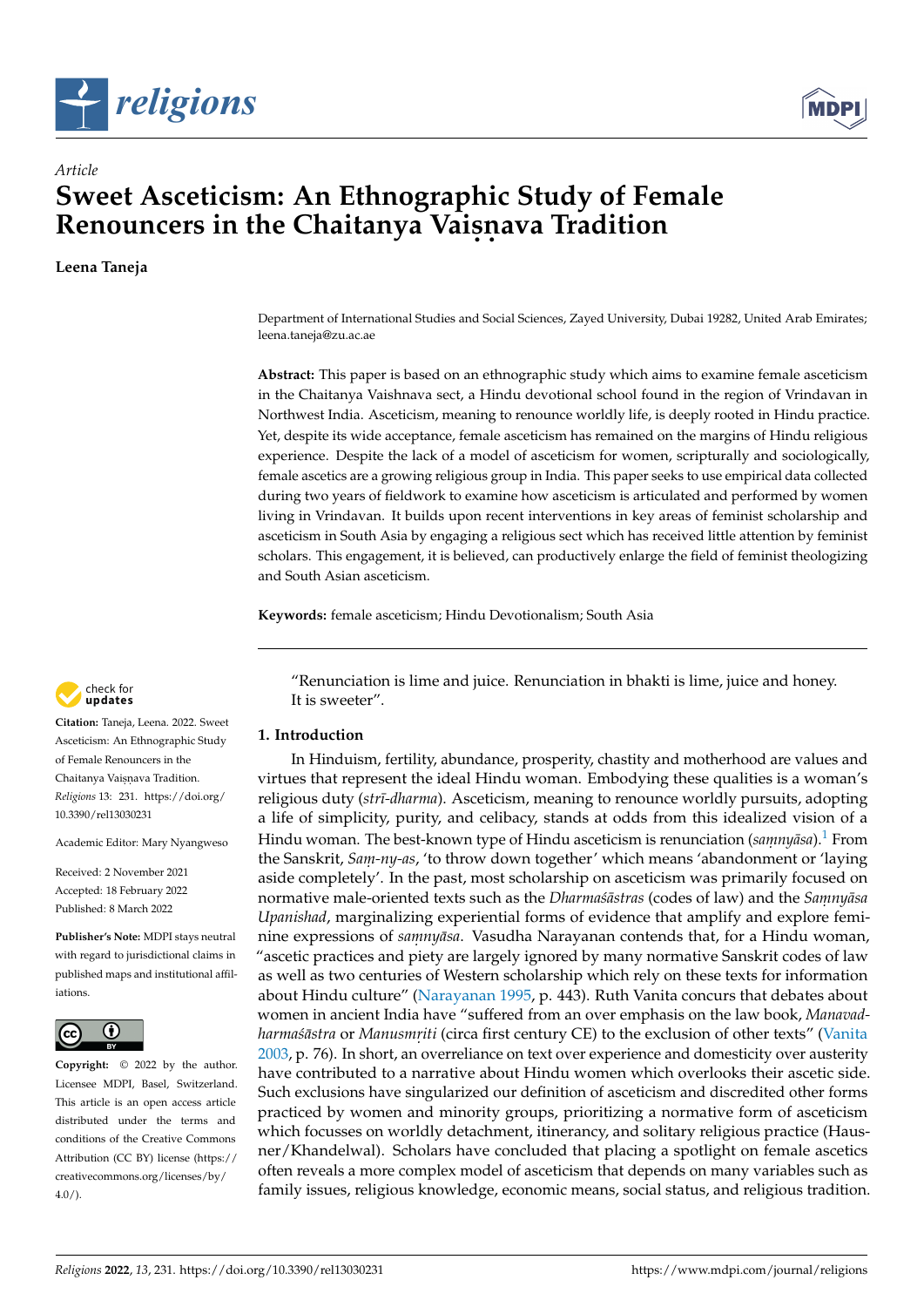Furthermore, Ann Grodzins Gold contends investigations into female ascetics reveals that "boundaries between a renouncer's life dedicated to spirituality and a householder's life enmeshed in worldliness and domesticity are almost impossibly fuzzy, blurry and permeable" [\(Khandelwal et al.](#page-14-2) [2006,](#page-14-2) p. 248). In short, South Asian religions have suffered from a monolithic and exclusionary conception of asceticism narrowly defined by texts such as the *Manusmriti*. Scholarship solely reliant on these texts repeats and reinforces the metanarrative of a 'detached meditative recluse separated from the social world' and reveals how scholars have unintentionally marginalized the role female renunciants have played and continue to play in the Hindu tradition. What this illustrates is that we need to move beyond the text and broaden the definition of asceticism to included practices which highlight not only giving up the world, but also living in the world.

With this end in mind, this paper will focus on the complex politics of gender and asceticism found in the *Chaitanya Vaiṣṇava* bhakti sect. Using primary ethnographic data on female ascetics, including real-life stories, observations, and conversations collected from interviews conducted over a two-year period in the Vrindavan region where *Vaisnavism* is practiced today, this project was guided by the following overarching questions: How is asceticism being redefined, interpreted, performed and articulated by female practitioners in the *Chaitanya Vaiṣṇava* faith today? Since this project assumes that women are creating new ways of expressing renunciation in various frameworks, this paper also examines how female ascetics frame their practices and ideologies against the orthodox tradition and its widely accepted representations of womanhood presented in key texts such as the *Manusmriti* and the other seminal texts.<sup>[2](#page-14-3)</sup> Finally, this paper seeks to probe the relationship between bhakti and asceticism as it is expressed by female renouncers today. How are ascetic and bhakti modes of practice performed by female renouncers given the fact that, historically, these are considered distinct and separate pathways to moksha or liberation?

<span id="page-2-0"></span>By shifting the spotlight onto female renunciants and their lived experiences and reflections on asceticism, the researcher does not seek to minimize the impact of determining structures such as the *brāhminical* tradition on their lives, but hopes to show how the individuals comply with, respond to, evade, or overcome these patriarchal structures in various ways. The focus is on how isolated individuals or gestures have shown resistance and agency in less visible ways, internally or imaginatively [\(Okely](#page-14-4) [1991\)](#page-14-4). These small shifts signal a move toward a form of devotional asceticism or sweet asceticism, I argue, that foregrounds the principles of care, service and community which quietly challenges the orthodox view of a detached and reclusive ascetic. The gendered form of devotional asceticism offered in this study illustrates a renouncer who cares and serves the community in creative and personal ways, while showing a commitment to the values of detachment and renunciation.

<span id="page-2-1"></span>The paper will begin with a brief background on the *Chaitanya<sup>[3](#page-14-5)</sup> Vaisnava* tradition followed by a discussion on the ethnographic methodology utilized in this project, including demographic details about the respondents and their path to renunciation. This will be followed by an examination of key categories relevant to this project, including asceticism, devotion, householder and renunciant stages in a Hindu's life. The history and interactions amongst these categories will provide the necessary textual and historical context from which to explore the experiences of female ascetics and how they are responding to these broader categories. Finally, this paper will turn to an examination of contemporary female ascetic practices in the Chaitanya bhakti faith.

## 2. Chaitanya Vaiṣṇavism

*Chaitanya Vaisnavism,* also known as Bengali or *Gaudīya Vaisnavism,* is commonly described as a devotional (*bhakti*) sect. It is one of four bhakti sects in Hinduism, with its roots traced back to 8th century South India. While not a monolithic movement, at the heart of all bhakti sects is a belief that unconditional devotion (*bhakti*) and attachment for *Visnu*, the divine being, also known as *Sri Krishna*, is the sole way to achieve love (prema) for God. *Sri Krishna* is not without his female counterpart, the divine feminine energy,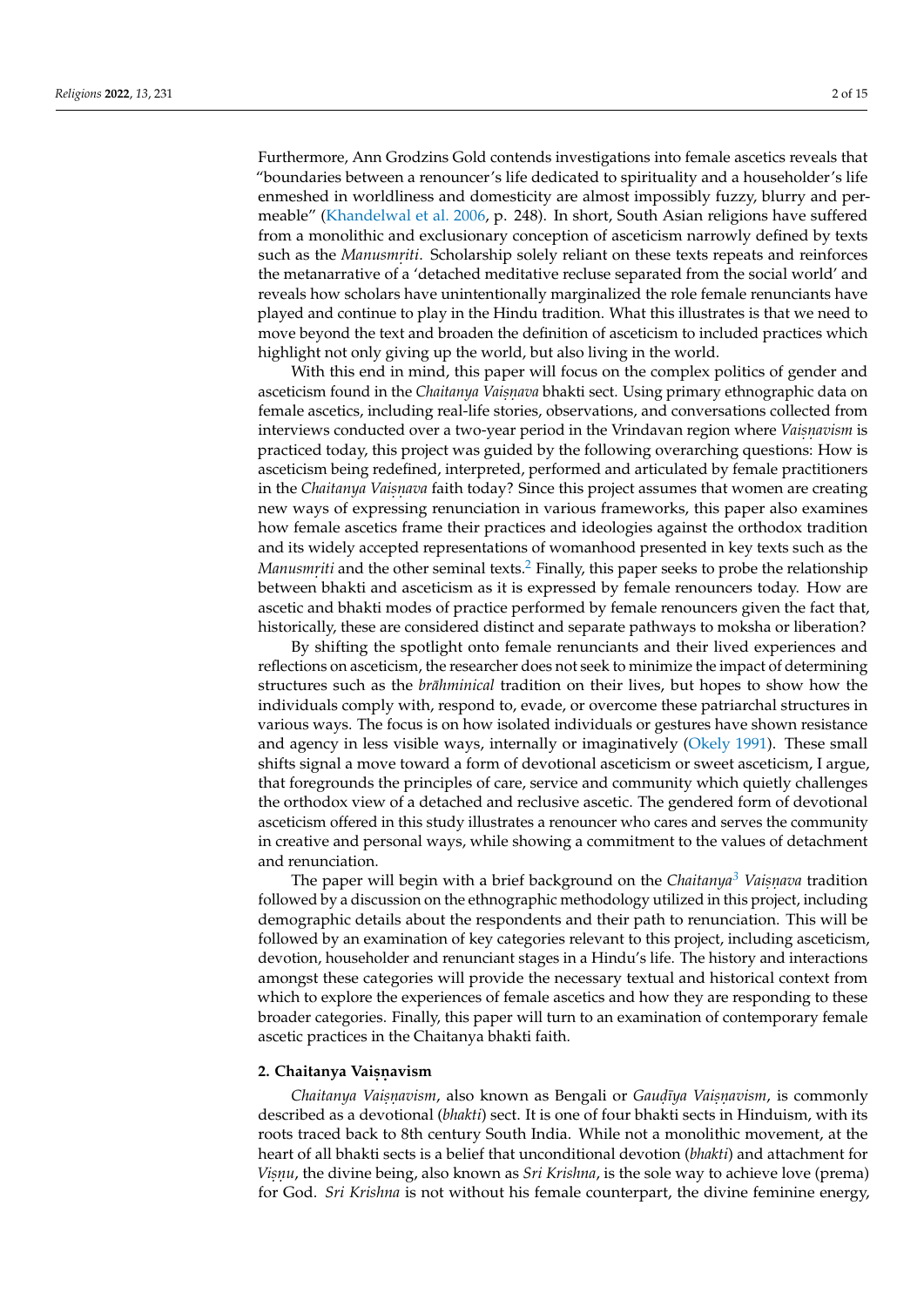Srimati Radharani. Today, when the names of the divine couple are written (these are ¯ carved into trees and on walls all over Vrindavan) Radharani's name always appears before ¯ *Krishnas*, indicating the significant status accorded to her theologically. Radharani leads ¯ the way to *Krishna*. She is the embodiment of the perfect devotee, who demonstrates how to love unselfishly. Theological sources exhort that someone who wants to reach *prema* must adopt or emulate the feelings (bhava) of Radharani. However, first a novice devotee would follow nine principal bhakti processes including hearing, remembering, chanting, singing, etc., under the guidance of a spiritual teacher (*guru*) to cultivate and nurture one's relationship to *Krishna/Radha ¯* . In sum, relationships lie at the heart of all *bhakti* sects, with females enjoying a more superior position.

#### **3. Historical Considerations**

Ascetics have typically renounced or left behind worldly pursuits, adopting a life of simplicity, purity, and celibacy. Asceticism (Sanskrit *tapas*, also *tapasya*) is defined as "a voluntary sustained, and at least partially systematic program of self-discipline and self-denial in which immediate, sensual, or profane gratifications are renounced in order to attain a higher spiritual state" [\(Kaelber](#page-14-6) [1986,](#page-14-6) p. 441). Despite its otherworldly lifestyle, ascetics have a place within the Hindu socio-cultural-religious structure known as the *varṇāśrama dharma* system outlined in the Hindu classical text known as the *dharma* sastras, the texts of religious law, compiled between 200 BCE and about 300 CE. In theory, the *dharma*sastras identify four stages of life (*brahmacharya*/student, *grhasthī*/householder, *vanaprastha*/forest dweller, samnyāsa, renunciant), which male members of the upper three classes of society follow. This social/religious model becomes the cornerstone of an overarching patriarchal social structure known broadly as the *brāhminical* orthodox tradition. At the fourth stage, the *samnyāsa* stage, a renunciant formally abandons society and performs funeral rites for himself. The Sanskrit root word *samnyāsa* literally means "putting or throwing down, laying aside, resignation, abandonment, renunciation of the world". With the performance of these rites, he makes a clean cut with his earlier personality; he is considered socially dead. After this, in his new role as a renunciant, he was to be all alone; he went to a village only to get food. He owned nothing but a begging bowl and old clothing, but he was marked by tranquility and equanimity (Manusmriti 6, pp. 42–44).

Women generally do not go through these stages of life. In the Hindu tradition, "a women's religion is her family life". In spite of a lack of a formal place provided for female religious experiences—apart from marriage and motherhood—this has not stopped women from participating in the activities and lifestyles associated with the *samnyāsa* / ascetic way of life. There is evidence of female poets/saints and female renunciants who do not seem to comply with the rules of Hindu *dharma* and duty. While the Hindu tradition has used hyperbole in declaring that women and *sudras* (servants) were denied from becoming renunciants, it did not mean that they actually followed all the rules. As Vasudha states, "There is a sense of dissonance between scripture and practice in some areas of dharma and the role of women and *sudras* falls in this category". [\(Narayanan](#page-14-1) [1995,](#page-14-1) p. 446). One way to explain this dissonance, Narayanan suggests, is to draw a distinction between the words "ascetic" and "renunciation". While often used interchangeably, there is an important distinction that can be made. The word "renunciation" is used to refer to the Sanskrit word 'Sannyāsin' (male) (female: Sannyāsinī) which signifies those people who have renounced the world formally, and who have performed their own "funeral rites", performing a social and legal death of their earlier identities. This ceremony releases them from the commitments and obligations of their earlier personalities as they enter the final stage of life. The word ascetic, on the other hand, is used more widely to refer to a variety of disciplinary practices which are not limited to renunciants. We turn now to the ethnographic material.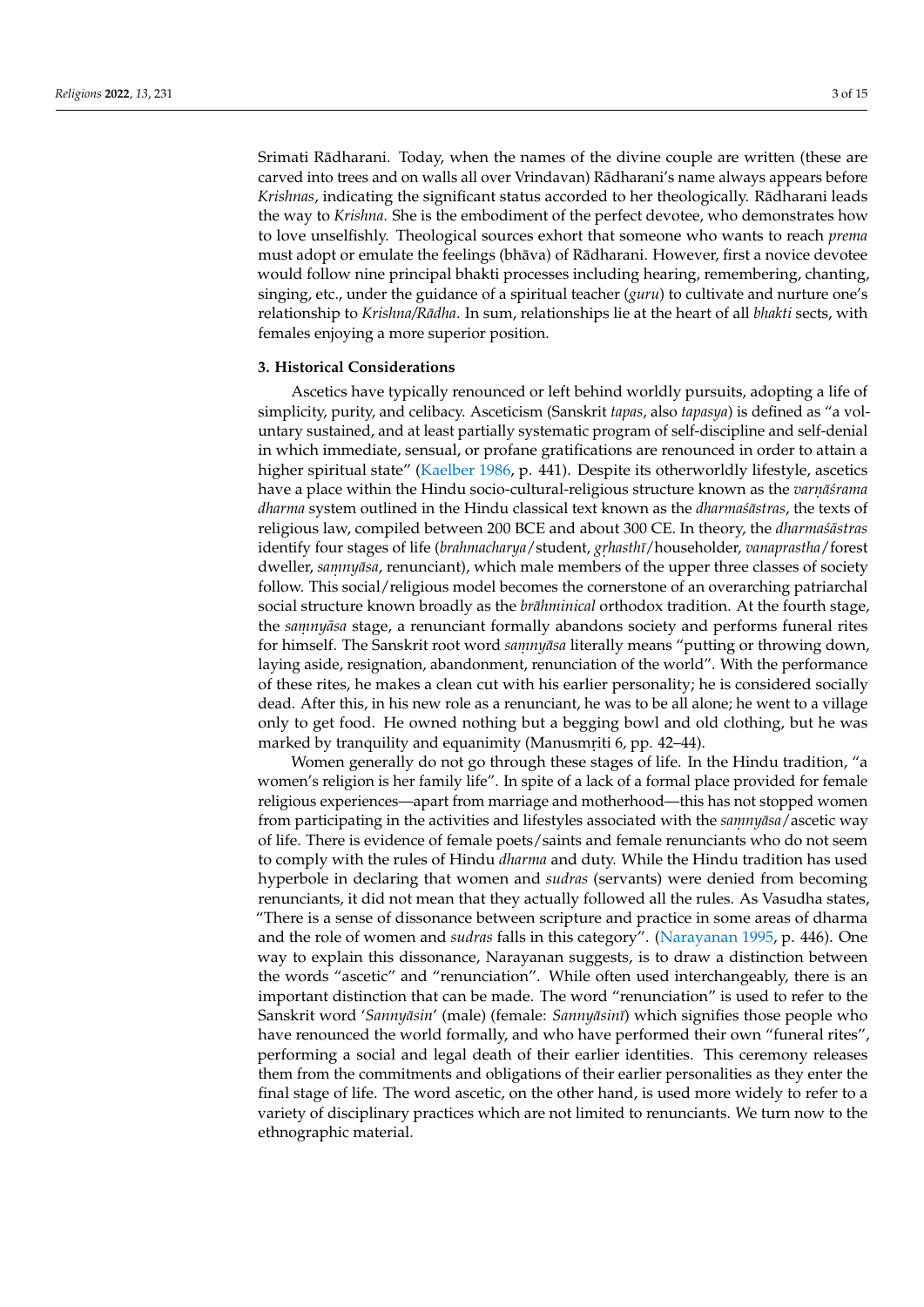#### **4. The Ethnographic Journey: Methodology**

This project was envisioned in the spirit of an old-fashioned ethnography, in that it describes the study of a group of people. Its focus is the particular, the everyday, and the personal. Scholarly accounts of renunciation often focus on theoretical ideals and textual definitions, but this project seeks to convey the empirical practices of female renouncers—to show how they actually live, think, and practice—rather than reproduce textual ideals, because religious texts and abstract philosophical ideas are ultimately mediated by people and by practice. In general, Hindu renunciation highlights experience over intellect in arguing that religious knowledge can only be conveyed through experience. Without ignoring the big picture and overarching ideological paradigms, this study will focus on real life stories, quotations, conversations and observations from a period I spent working with contemporary female renunciants to convey how renunciation is articulated, enacted, and externalized by this group of women. A total of ten renunciants have been interviewed thus far, with more interviews scheduled for the future. This is a small sample size, but due to COVID-19 research was unable to continue. The research hopes to resume work in 2022. In this paper, only three participants will be discussed in order to provide a focus to this paper. These three were selected to demonstrate the *diversity* that exists amongst female renouncers and to illustrate the varied definitions and practices of female renouncers. The renouncers featured in these accounts were chosen by me for their articulateness, willingness to participate, and for their conduct and beliefs which were in some way informed by the normative *samnyāsa* lifestyle, even though I would come to appreciate in what ways they "deviated" from this norm. I do not claim to draw any conclusions with such a small sample size, but aim to draw attention to and highlight some themes that have emerged during my interviews. These include the themes of community, care, service, the interior experience, and above all, "sweetness". These themes will not be discussed separately, but will be explored with the narratives provided by the woman.

<span id="page-4-2"></span><span id="page-4-1"></span><span id="page-4-0"></span>This ethnographic study began more than two years ago, with fieldwork beginning in Vrindavan, India in the summer of  $2019<sup>4</sup>$  $2019<sup>4</sup>$  $2019<sup>4</sup>$  A standard questionnaire was devised, but in all cases the interviews were recorded using a GoPro camera, since interviews often did not follow a fixed format and spanned a few hours or days. Interviews were conducted in English, Hindi<sup>[5](#page-14-8)</sup> and Brajbasis (the local dialect).<sup>[6](#page-14-9)</sup> A translator was used during some interviews. Attempting to elicit life-historical information from renouncers can be difficult, since they are not supposed to discuss their lives as this may be construed as drawing attention to themselves, which is discouraged as it may be considered a sign of boastfulness. Instead, a *sannyāsinī* is always encouraged to be humble and self-effacing. Conducting an interview and answering questions may also be seen as insulting and overly intrusive. For these reasons, the selection process was the most challenging task encountered in this project. Through a combination of circumstance, perseverance and luck, I did meet three people who became close informants and with whom I developed a constructive and genuine connection. All three were willing to take me, a complete stranger, into their confidences and into their lives. They all came from very different backgrounds and represented a wide range of experiences. My informants came from Canada, Germany and India. All three renouncers had lived in the region of *Braj* (including Vrindavan) for over twenty years. Two of my informants had never been married. Two lived independently, the other one lived in a sectarian ashrama. Two of my informants were urban while the third was from a rural background. All three were members of the *Gaudiya Vaiṣṇava sampradāya*. All three were in their late fifties or sixties, and two had been initiated into the full rank of *samnyāsa* by their respected gurus. Many renouncers have been left out, for example, those who sought monetary compensation and widows (of which there were many). It should also be noted that out of three participants, two came from the West—Germany and Canada—and this indicates the large expat community that is drawn to Vrindavan. Those who were finally chosen to include in this account are: (a) participants who were women and described themselves as followers of the *Vaiṣṇava /bhakti* sect living in the Vrindavan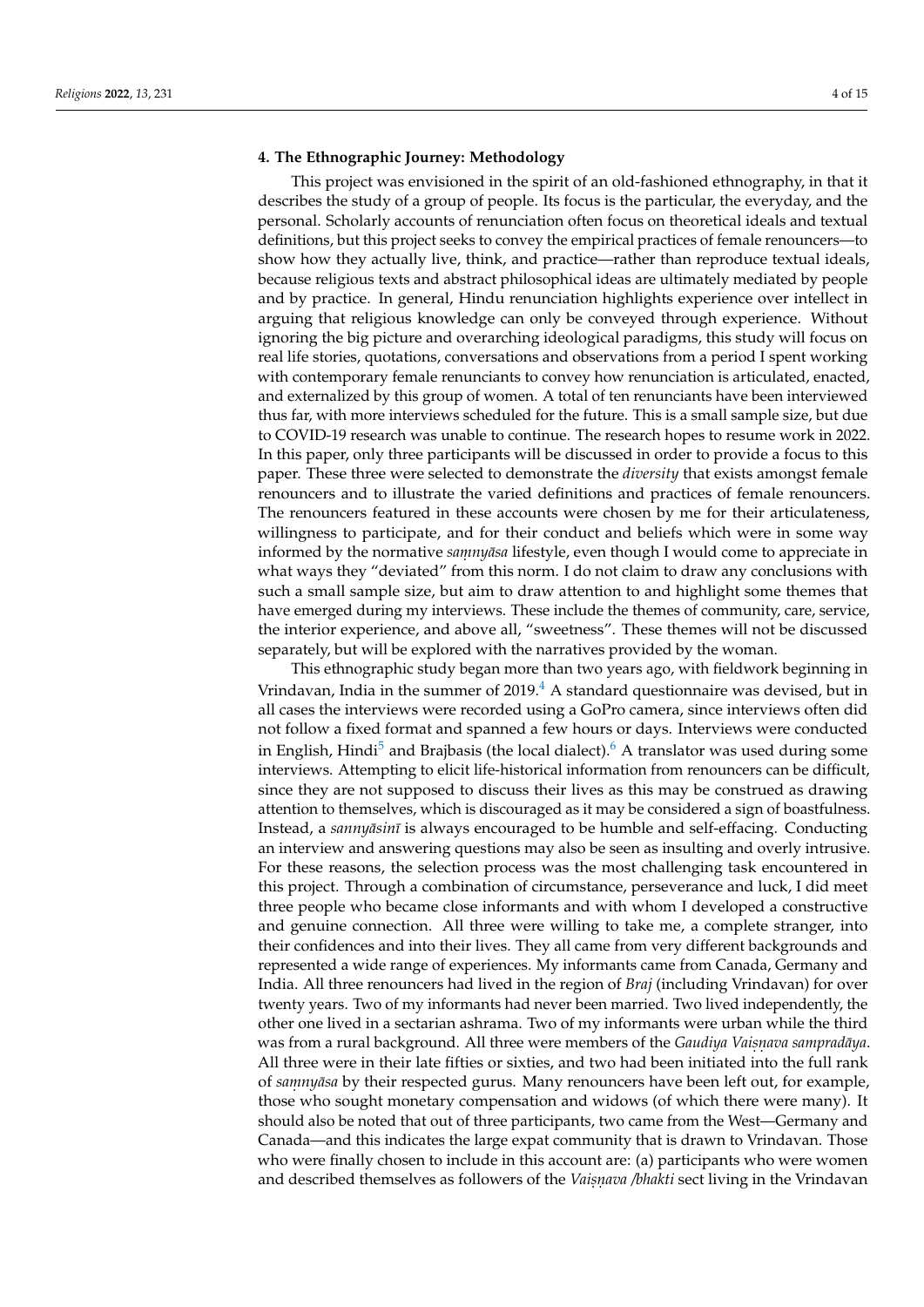<span id="page-5-0"></span>region; (b) women who described themselves as sadhus<sup>[7](#page-14-10)</sup> or *sannyāsinīs*. These are their stories.

#### **5. Sudevi: Sam. nyasa as Bhakti Engagement ¯**

My first informant [\(Sudevi](#page-15-1) [2019\)](#page-15-1), was sixty-year-old German woman who runs a busy and crowded goshala or cow shelter for sick, injured, handicapped and abandoned cows in Vrindavan. Her goshala, Radha Surabhi goshala, was established in 1996, and now cares over 1800 cows. Their website, <https://radhasurabhi.com/> (accessed on 2 February 2022) describes their mission as follows: "Deep in the heart of *Braj*, we have built a home where no cow is denied". More specifically, the shelter allows cows to live out their natural lives: mothers and calves are united. Food and medical care are provided for all the cows, and they buy pure milk to feed orphaned calves. Their number is growing daily with new abandoned or injured cows being brought in every day. Sudevi's tireless service to the cows in Vrindavan earned her the Padma Lakshmi award, India's fourth highest civilian award. She has lived in Vrindavan for over 40 years, and though she may not look like a typical *sannyāsinī*, living a detached lifestyle, roaming from one place to another with little or no possessions, she provided a vivid story of her path towards and practice of *samnyasa* as a woman.

Sudevi is a quiet, shy and humble woman who lives in a single small room in the only building on the property, which is surrounded by open enclosures where the cows are allowed to room freely, often roaming in and out of the main building at will. Her room was sparsely furnished and included a small chowpat in the corner. The sitting room where we met was small with a couple of windows and a framed picture of the Padma Laksmi award. We sat comfortably on chairs as Sudevi described her story.

In our conversation, she spoke in English though she was fluent in Brajbasi, the local language. She attributes the start of her journey to *samnyasa* with the discovery of the seminal Hindu text, the Bhagavad Gita, when she was just twenty years old. She explains: "I found the Bhagavad Gita; I was so convinced by what I read. It was like a revelation. And I started to search for a teacher, guru. I didn't find him. I went to many places. I went to Rishikesh. And met many mahatmas but I couldn't find him. But I found him here in Vrindavan. I went to Rishikesh, and someone told me, you must go to Vrindavan for darshan. I went to Vrindavan . . . some old mahatma told me, "You go to Radha kunda, ¯ you will find your guru. He told me the name. I met him (her *guru*) and I knew that was the one". During our conversation, Sudevi remarked that she belongs to the *Gauḍīya Vaiṣṇava* sect where she initially took initiation, but she took a second *samnyāsa* diksha (initiation) from a *guru* outside the *Vaiṣṇava* sect in Rishikesh over thirty-eight years ago. She confessed that we do not "need to be so narrowminded". She explains that she chose her *samnyasa guru* because he was "very realized and highly qualified". She continued, "it is not proper according to tradition for someone initiated in the *Gaudiya* tradition to take *samnyasa* from someone outside. Maybe others in my *sampradāya* are not pleased, but I do not mind; I have done the right thing". When I asked her how she defined renunciation, she simply stated: "Renunciation just means to take renunciation from everything in this world, from worldly attachments so you can take it from anyone who seems to be the right person to do that".

In general, normative social structures like guru, initiation, and lineage frame the ascetic's social and religious life. The shared values and meanings of these structures, which are naturalized through tradition and ritual praxis, link female renouncers to masculine constructions which exercise control over their experiences and lives. By searching for a *guru* to give her *diksha*, Sudevi firmly situates herself within the *brāhminical* tradition. Central to the Hindu conception of renunciation is that the experience must be directed and guided by a qualified *guru*. Every renouncer I spoke with insisted on this point: the importance of and reliance on a *guru* is a critical part of practice. Sudevi similarly expressed the significance of a *guru* to formally initiate her into the *Vaisnava* sect; this was clearly aligned with *brāhminical* practice and its attendant power structures.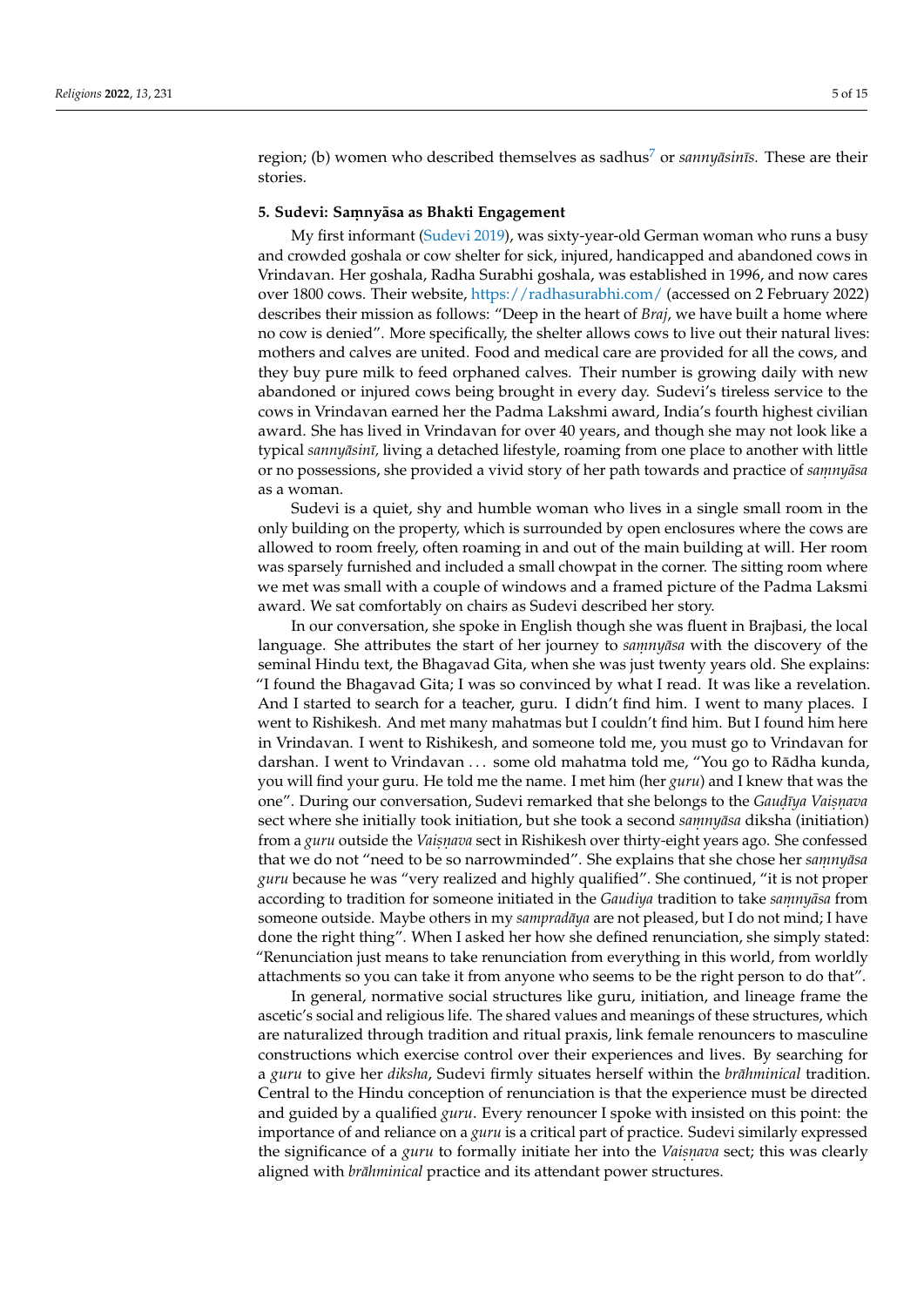However, rejecting the necessity to take *samnyāsa diksha* from a *guru* from the same *Vaisnava s*ect, illustrates her ability to frame and define her *samnyāsa* journey and identity on her own terms. Arguably, while female renouncers are borrowing from dominant, normative social structures such as the *varṇāśrama dharma*, the lack of commitment to lineage and *guru* shows signs of resistance and autonomy. Their choices show women actively colliding with patriarchal formations and showing signs of self-possession and individual agency. Passivity and submission are often attributed to Hindu women, but the *sannyāsinīs* I interviewed deviated from the orthodox tradition through their individual choices and actions. Sudevi's choice to take initiation from two different *sampradaya* exemplifies the fluid boundaries that exist between sectarian divisions. Theoretically, we are taught that there are four *Vaiṣṇava* sectarian divisions, but empirically this shows how *female sannyāsinīs* move across and beyond sectarian boundaries. In short, rather than being bound by a single community or sect, female renouncers pursue an agency that is more practical than discursive.

After sharing her renunciation story, I wanted to probe Sudevi's work at the goshala and how she interpreted her cow *seva¯* in the context of the normative ascetic ideal without placing too much emphasis on this external structure. Still, I wanted to see how she negotiated living in the world and her practice of cow protection with the wider ethical ideal which encourages sannyāsinīs to renounce the world and give up all attachments. She discussed how bhakti or devotion manifests as a form of doing good in the world or caring for all living beings, especially the cows of Vrindavan who are particularly dear to Lord Krishna. She poignantly put it as follows, "The whole practice of ego-less service (*nishkama karma*) is all connected. The practice of serving the cows is connected to the *samnyāsa* vow. Service to any living being will purify the mind and elevate the soul. But service to cows is even more because cows are dear to *Krishna*. I believe this is the fast highway to come close to god". Cow *seva¯* is a way Sudevi puts her ascetic vows into practice and demonstrates how renunciation is articulated by woman today. Replacing its otherworldly nature with a form of asceticism that emphasizes worldly engagement and participation, she shows us that renunciation does not require isolation and detachment, two ethical values that are the cornerstone of *samnyāsa*. Instead, it is by serving others in her community that she develops a form of engaged bhakti that brings her to towards her desired goal: coming closer to *Lord Krishna*. In his essay, "Bhakti and Its Public," Christian Lee Novetzke points out that bhakti is often described by modern scholarship as two mutually contradictory modes; on the one hand, a social movement, and on the other hand an act of personal devotion. Even the etymology of the term *bhakti* supports this dichotomy. Its Sanskrit root, *bhaj*, is "to share, to apportion", and from this it comes to commonly indicate love, sharing, worship, and devotion. However, the root has other associations: to divide, distribute, and bestow; to obtain one's share, to enjoy or possess, to engage in, to experience; to practice or cultivate; to serve and adore [\(Monier-Williams](#page-14-11) [1993,](#page-14-11) p. 743; [Sharma](#page-15-2) [1987,](#page-15-2) pp. 40–41). The noun *bhakta* refers to someone who is devoted, who serves, who is associated with a community, and who is faithful and loyal. Sudevi's actions towards the cows she serves, and the community at large reflects how bhakti is both a personal expression of her devotion to Krishna and a social experience. Novetzke's thesis is that "all manifestations of *bhakti* are performances and, more to the point, public ones, that is, performances that are part of, or help form, publics of reception [\(Novetzke](#page-14-12) [2007,](#page-14-12) p. 255)". I wonder if this line of argument might be usefully applied to Sudevi's religious practice of serving the cows of *Vrindavan*. As I stated earlier, we may view this practice as a form of engaged bhakti or, invoking Novetzke, it is a form of personal devotion that extends outwardly to the social sphere and becomes a form of public performance. What is key here is to view this practice, using Novetzke's words, as "an expressive one—an outward expression of the self, a performance of emotion" [\(Novetzke](#page-14-12) [2007,](#page-14-12) p. 256) that becomes a shared experience. The audience, claims Novetzke, is "never absent, but imagined and assumed in any iteration of bhakti, whether literary, iconographic, performative, or ritualized" [\(Novetzke](#page-14-12) [2007,](#page-14-12) p. 257). Here the audience may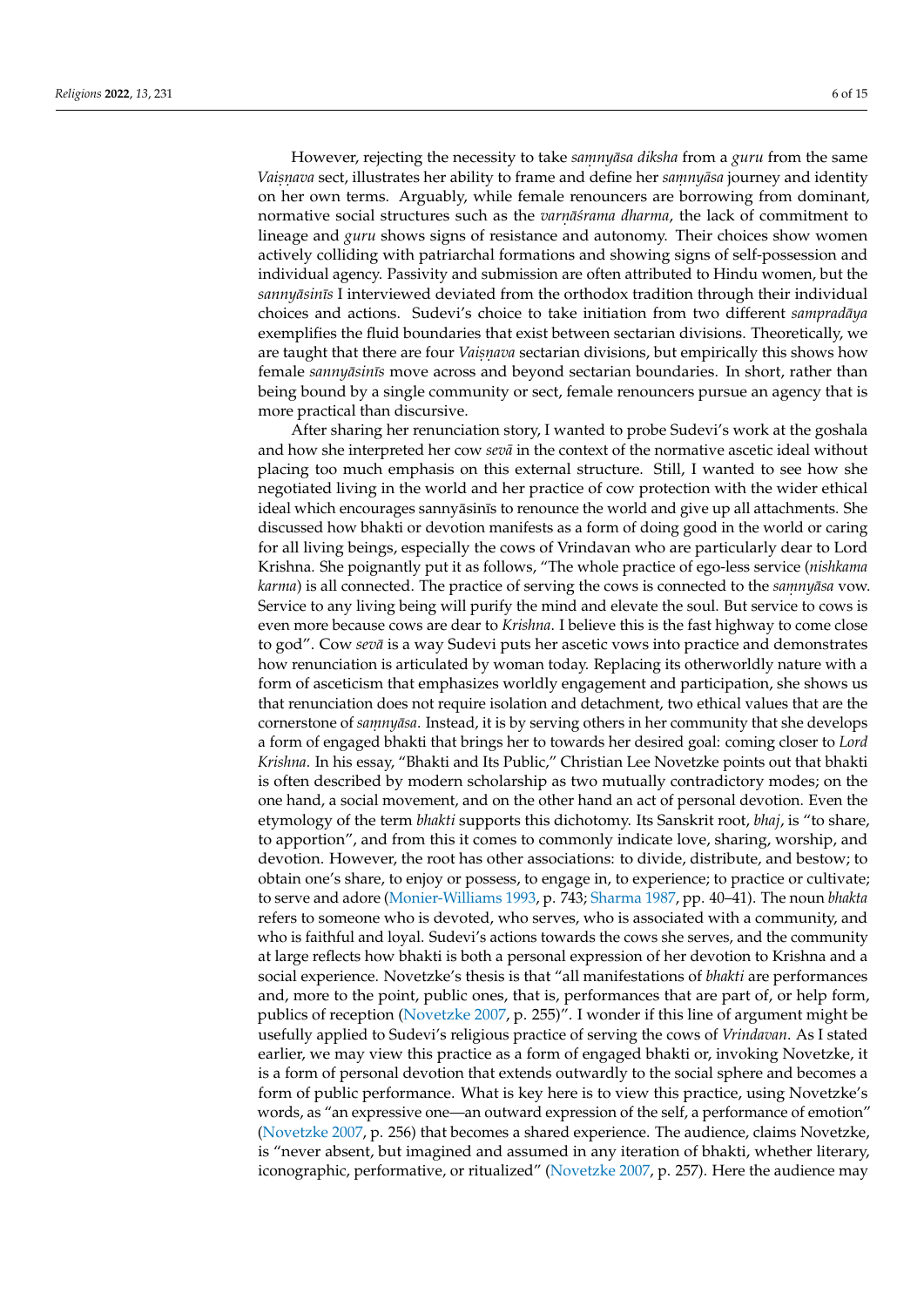very well be the community that Sudevi serves in Vrindavan who witness, authenticate, and validate her expression of bhakti.

Returning to Sudevi's own words, she equates the goal of sannyasa with her bhakti practice stating that serving the cows helps "to clear the mind and elevate the soul". This is quite telling, because it alludes to a conflation of ascetic goals with *bhakti* practices. In other words, rather than performing severe austerities for long periods of time to control the mind and senses, these goals can now be achieved through the performance of devotion to the cows and other living beings dear to *Krishna*. Thus, the goal of asceticism becomes 'sweetened', and by that it means it moves away from self-centeredness, and towards socially centered goals. When I pressed Sudevi for other practices—perhaps more traditional ones—she noted that one month a year she goes north to do *japa* (mantra meditation) in a cave. She also does not eat any food except dry fruits and milk. Sudevi's *samnyāsa* practices combine both *bhakti* and asceticism. One can say that by mixing bhakti into her samnyāsa practice, she amplifies the importance of love, care and connection; it makes asceticism sweeter by introducing these qualities.

It should be noted that Sudevi has created an active community of healers and care givers.

She employs fifteen full time people to help her run the goshala and raises funds for her project through donations and a website. She had also invested her family's inheritance in the project. The workers are devoted, like her, to the care of the cows, but are clearly motivated and inspired by her example. Sudevi stated that her choice of practice came out of compassion and care for all living beings, "Whatever I do is in service of these living entities, this world or god". During my visit, an injured cow was brought to the goshala, and Sudevi quickly prioritized this emergency and gathered the workers to assist her in getting the cow medical attention. There was a strong sense of community which had been forged in the physical space and in the social domain of the goshala that I interpreted as an extension of the *bhakti* principle of *sangha*, which loosely means congregation, and an ethics of devotion and care. *Bhakti* is cultivated and nurtured in and within communities of devotees, and rarely in isolation. It is the shared experience of serving *Krishna*, his devotees and his land that links devotees to the values embedded in the bhakti way of life. Sudevi's engaged bhakti is an expression of the ethics of care, compassion, and injustice. For her, bhakti is action in the form of compassion and care for the cows. Thus, in acting to create a community of healers and care givers, Sudevi shows her commitment to the bhakti principles of sangha and devotion.

Texts such as the *Manusmriti* describe how sadhus or renouncers should break all attachments to sedentary householder communities and wander; however, renouncers like Sudevi had formed a home and a community that rooted her spatially. I agree with Hausner, who argues that "Breaking away from the spaces of householder life means that renouncers need to find alternative locations through which to articulate community and different ways to think about space, home, movement, and mobility [\(Hausner](#page-14-13) [2007,](#page-14-13) p. 93). Rather than rejecting structure renouncers like Sudevi, we can create alternative structures like the goshala which constitutes its own community that displays its own hierarchy, discipline, and recognizable modes of social interaction. Victor Turner's famous work on liminality offers fresh insight into the nature of community amongst renouncers. Turner argues that, broadly speaking, "renouncer societies establish themselves as permanent buffers from- or counter to- householder society. Monastic orders, he suggests, are liminal communities that do not resolve back into social structure but rather take the form of institutions [\(Hausner](#page-14-13) [2007,](#page-14-13) p. 199). Using Turner's model, ethnographer, Robert Gross applies Turner's model to the Hindu renouncer community:

(U)nlike other rites of passage where liminality is but a temporary condition leading to incorporation into another recognized status in the social order, ascetic initiation, or ordination, establishes the sadhus in a perpetual liminal phase . . . the entire lifestyle of renunciation transforms the transitional phase of initiation into a more or less permanent state of liminality. [\(Gross](#page-14-14) [1992,](#page-14-14) p. 301)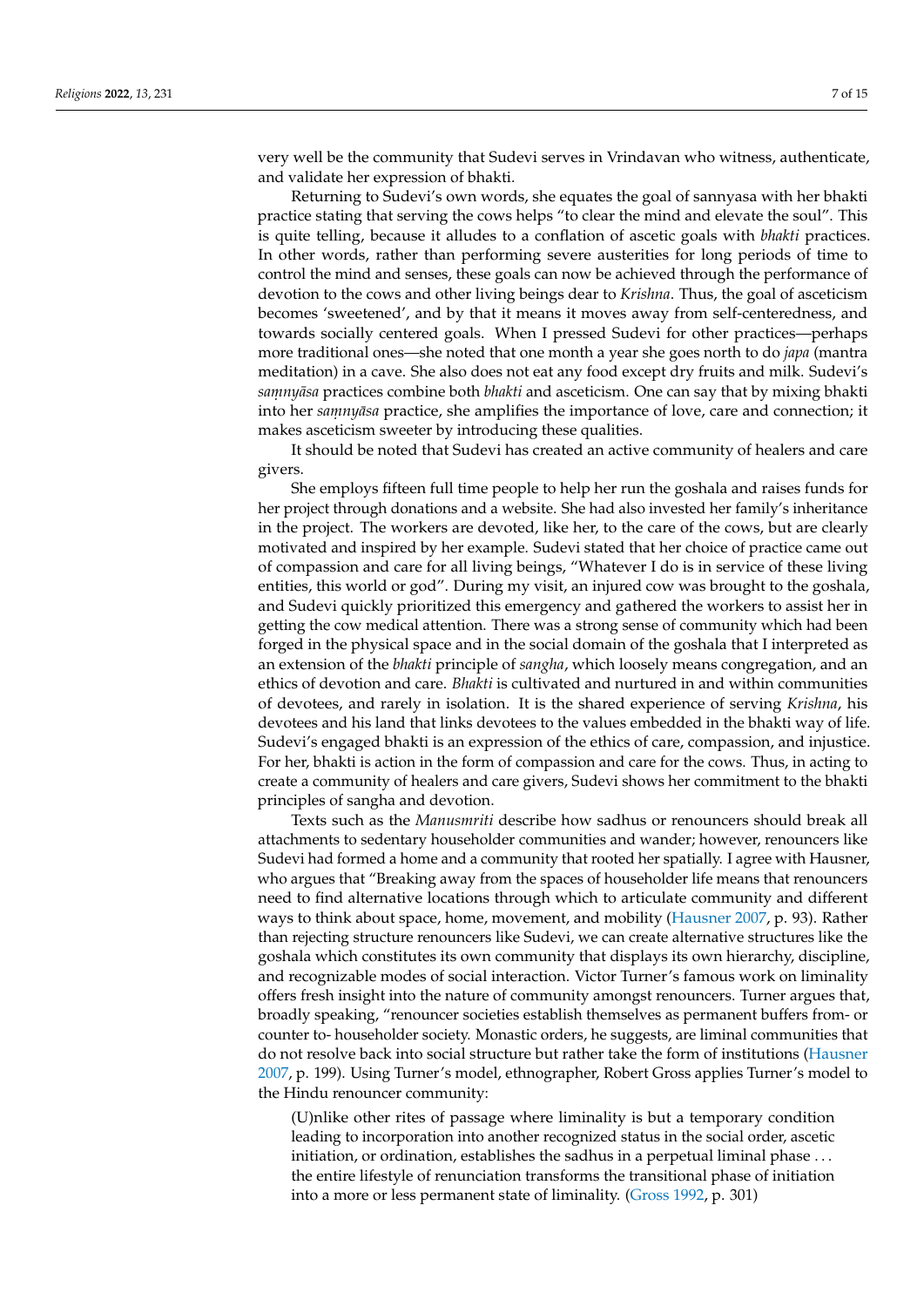While I agree that *sannyāsinīs* reproduced an alternative, parallel community, I think in the case of Sudevi and other renouncers, the communities they build are less liminal and more collaborative. Rather than being aberrant outsiders who exist in a liminal state of in-betweenness, distinct from the wider householder society, female renouncers such as Sudevi are constructing communities that cooperate with dominant social structures. To be clear, I think they are liminal and are deliberately separate from the householder ideal, but I think they hold more linkages to the householder and the larger society.

Sudevi's *samnyāsa* practice of serving the cows of *Braj* in her overcrowded goshala coupled with her strict diet and her periods of isolation exemplifies how she is merging bhakti and ascetic practices into a third form of renunciation: devotional asceticism which is foregrounded by the values of community, care, and compassion, and buttressed by traditional ascetic practices like sensory detachment and the renunciation of bodily needs.

#### **6. Veshwari: Bhava Sannyāsinī**

My second informant, [\(Veshwari](#page-15-3) [2019\)](#page-15-3) was a 54-year-old Indian woman from Canada who had lived in Vrindavan for 23 years. For the past three years, she has lived in her current ashrama, Kevala Bhakti, meaning Only Bhakti. Kevala Bhakti is an ashrama made up of a few small makeshift buildings in the heart of Vrindavan behind the Iskcon complex. The ashram is home to more than twenty *sannyāsinīs* from varied cultural backgrounds. Many devotees appeared to be West expats but of Indian origin, like Veshwari. While some participants were unwilling to talk unless their guru gave permission, Veshwari was not only willing but spent a few hours sharing her life story with me. Veshwari was well spoken, assertive, and forthright about her experience as a female ascetic. She wore a bright yellow sari covering her head and tilak, or clay paint, on her forehead drawn in the form of two lines joined together at the bottom, indicating that she was a devotee of the Vaisnava tradition. Veshwari had graduated from McGill university in psychology, and had been married twice before taking *samnyāsa*. She had clearly had a normal life in Canada before beginning on her *samnyāsa* journey. She spoke to me in English after most of the devotees had retired from the morning lecture given by her guru, Kripala Maharaj. Like other renouncers, Veshwari started talking about her personal reasons for taking *samnyāsa*. She explained that, after discovering an infidelity in her marriage, she was compelled to seek a different life. She explained: "I wanted a spiritual master in physical form even though masters never leave. They are always with you. I am not at the level where I can communicate at that level, so the need was there. Rādharani made it happen. I was brought here by a friend and that is it". In her previous life, she explained that she was married twice, but had no children. "I came to this master and decided to live a renunciants life. I took renunciation. We shave our heads; we take diksha, we change our clothes (she wore a yellow sari); we live by simple means of begging, we eat in earthen pots. That's external. So, it's very close to being a *sannyāsinī* but in a *Vaisṇava s*ect''. She went further to explain that the two paths are separated: "In saṃnyāsa, they do state it is a state of mind. In *Vaiṣṇaʊism* it is a state of mind. But in *Vaiṣṇavism* there is a step ahead. It's like drinking water and lime. And then there is drinking water and lime with *honey*. There is a sweetness to it and hence the effect is different. Because it is *Vaisnavism*, there is a sweetness to it which makes the mind play at the mind level but also keeps it entertained with *lilas* of god... So it's a pleasant play of the mind. My words may be completely challenged because I do not speak of shastra (scripture), she continued, but it is my *experience*". In addition to using the term *sannyāsinī*, Veshwari also referred to herself as *sakhi*. I found this intriguing since *sakhi* is a term derived from the bhakti vocabulary and denotes a person devoted to the divine couple, while *sannyāsinī* is an orthodox term derived from the *brāhminical* tradition. It seemed that Veshwari was combining terms from both frameworks to describe her identity.

According to her guru, there are two ways to do *samnyāsa*. Veshwari asserted: "One *is the internal samnyāsa and one is the external <i>samnyāsa*. One can argue that the external samnyāsa is not needed. But until the external is done, the internal cannot begin. And once the internal begins, it will not need all the externals. It automatically falls off . . .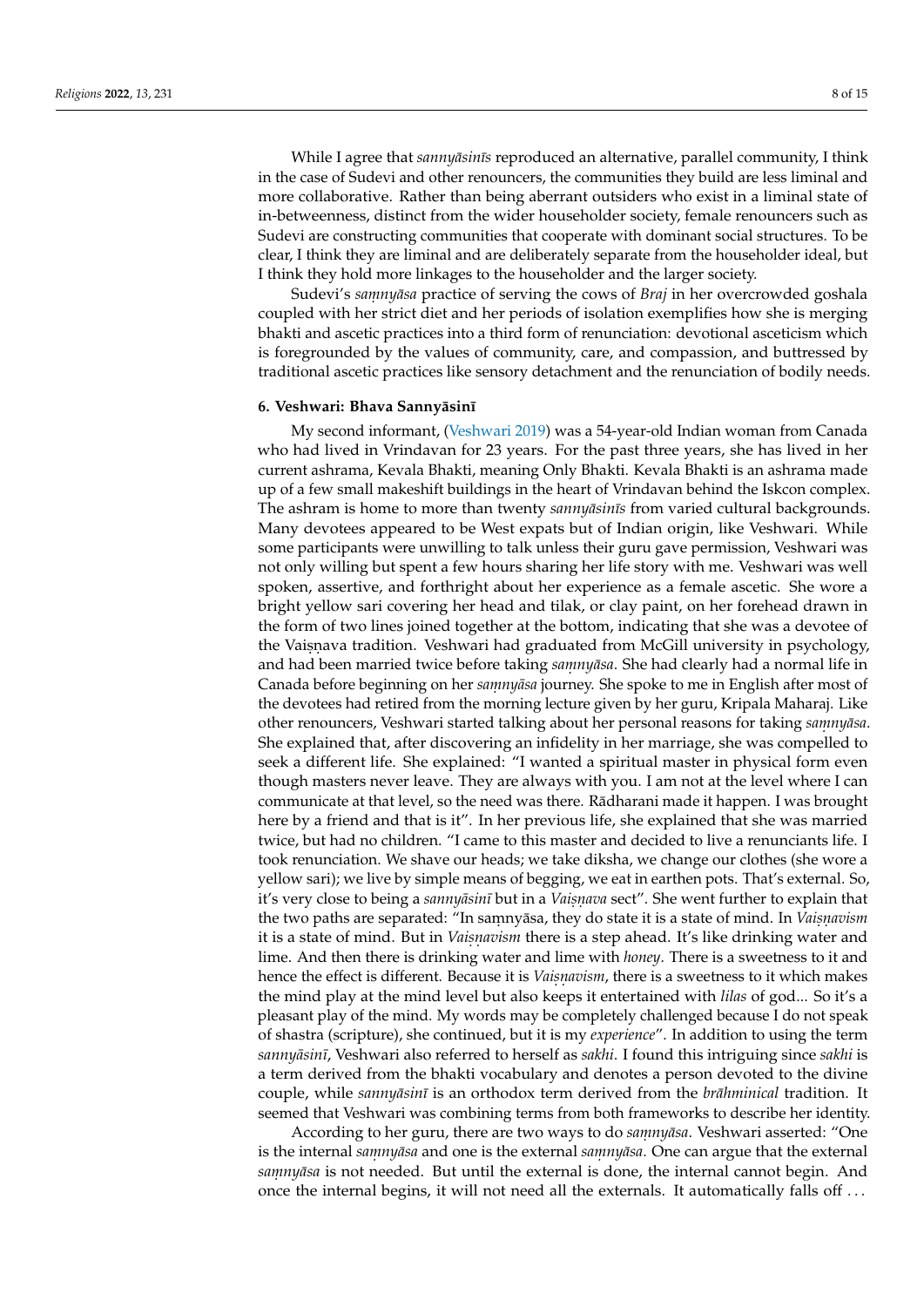*when external sannyāsinī* is achieved, it leads to an internal *sannyāsinī* and the internal subsumes the body". The inner and outer dimensions of *samnyāsa* was a prevailing theme in many discussions I had with practitioners and scholars on  $\frac{2}{3}$  *ammyasa*. What I understood by Veshwari's words was simpler. She was referring to the inner life as far superior than the externals which included dressing, food, and lifestyle. These, she emphasized, were relevant to a point but were not enough. They help prepare the practitioner for a *samnyasa* mindset, but since they are external, they keep a person glued to an identification with the body. However, with time and practice, the outer gives way to an inner disposition that becomes second nature and forms a habit which is far richer and more important. Women can benefit enormously from this bifurcation, since if body (or gender) does not matter, then anyone could gain access to the goals and benefits of *samnyasa*. When I asked Veshwari about gender differences, she continued with the same line of argument. She stated: "Internally there is no difference between male and female renunciation as a person needs to go beyond the body. There is no difference, and you are neither male nor female. You are neither. There is no need to compete". She told me she follows the rules laid down by *Manusmriti* in a perfunctory fashion. For instance, she covers her head, does not go out at night, and is chaste and modest. In this way, she seemed to pay homage to the tradition, conforming to society's expectations of her as a woman. However, she went further in what appeared to be a critique, claiming that gender need not matter since the goal of a *samnyāsa* was to transgress bodily identification. In this respect, her actions did perpetuate power structures since traditional gender roles and expectations governed how women in the ashrama comported themselves in their social lives, but in less obvious ways Veshwari demonstrated how the theology about the body could subvert the outer differences between men and women.

This was not the first time I heard the distinction made between internal and external forms of *samnyāsa*. A brief digression here would help provide a deeper analysis of the two. To obtain a diversity of views and perspectives in my fieldwork, I interviewed both practitioners and scholars. Dr. Babaji Satyanarayana Das from the Jiva Institute in Vrindavan [\(Satyanarayana](#page-15-4) [2019\)](#page-15-4) is a scholar of Sanskrit, who conducts workshops and publishes books on Indian philosophy; he provided a fresh point of view when I asked about the dissonance, I observed between *brāhminical* and female renunciation practices. He explained that the ideal of *samnyasa* was dictated by the orthodox tradition evolved with Sri Chaitanya, who did away with many formalities commonly associated with the *samnyasa* stage of life. Instead, he contends that Sri Chaitanya introduced, though not formally, two *sides to the samnyāsa ideal: an inner <i>samnyāsa known as bhāva samnyāsa (bhāva* means mood), and an outer *samnyāsa* or householder/*grihasta samnyāsa*. This implies that the *samnyāsa* category was a malleable principle that could be shaped into multiple forms and modalities depending on individual preferences, social status, family issues, and religious tradition. With this bifurcation, a person could outwardly act as a householder (or a woman, for that matter) and still cultivate an inner *samnyāsa* identity which did not require validations from the larger society ruled by *varnāśrama* norms. Put another way, the *varnāśrama* social rules imposed on women could still be upheld while the *samnyasa* mood was manifested internally in the heart and mind. Furthermore, the *varnāśrama* system stipulates that each of the four stages of life: *brahmacharya*, *grhasthū*, *vanaprastha*, and *samnyāsa* should occur in sequence, because each one is considered a steppingstone for the next stage. However, a dual *samnyasa* model would entail those stages of life that could be lived simultaneously, rather than only sequentially, so that one could embody more than one ashrama identity as long as one outwardly upheld the normative values and duties associated with their external identity.

There are historical examples of this dualistic *samnyasa* model. In her article, *Three Vaisnava Poetess-Saints,* Sanjukta Gupta provides a vivid historical example of Bahina Bai from Maharashtra. We are told, based on her autobiography, that Bahina Bai was born in northern Maharashtra in the seventeenth century during a time of surge in *Vaisnava* devotionalism in the region. Married at the age of 13, "she acquired a taste for the hymns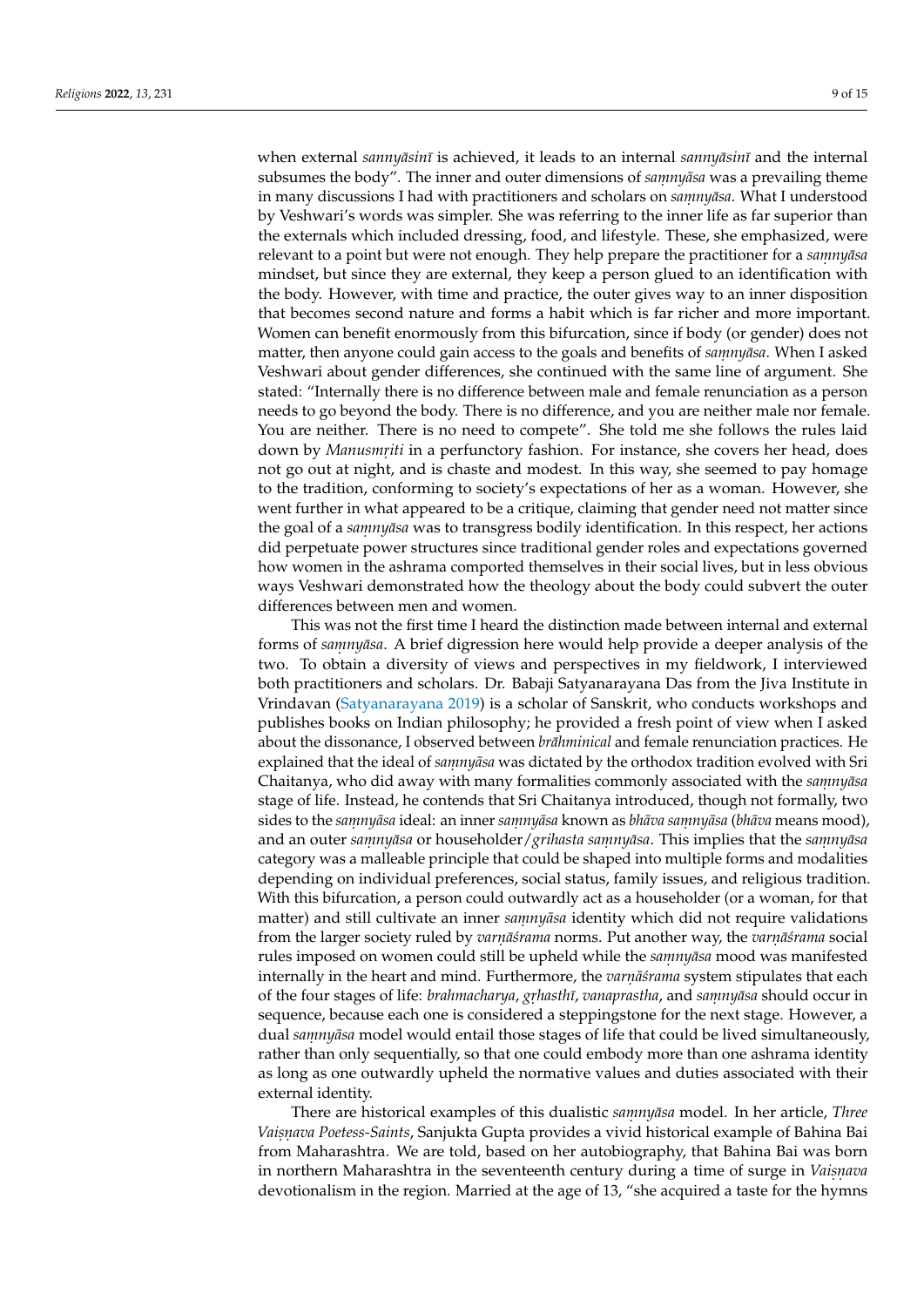of Tukrama and started attending the congregations where they were sung...Extraordinary things happened to her, bringing her public attention". [\(Gupta](#page-14-15) [2019,](#page-14-15) p. 204). This greatly upset her husband because she had "broken the rules laid down for a brahmin wife and brought shame to the family". [\(Gupta](#page-14-15) [2019,](#page-14-15) p. 204). What comes next implies a paradigm shift. Gupta writes: "She solved the outward clash with her husband—by totally internalizing her religious activities. She dreamt that Tukrama came and initiated her with the six-syllable *Vaiṣṇava* mantra. As a result, she was able to reconcile herself to staying at home as a humble wife and to curbing her desire to visit temples and so on. She played the dutiful wife while mentally renouncing all attachment to life". [\(Gupta](#page-14-15) [2019,](#page-14-15) p. 205). This historical example demonstrates that, despite the lack of an ideological paradigm for female ascetics at the time, woman like Bahima Bai were active agents of their own constructs. So often we view woman as merely passive victims of an oppressive ideology such as the *varnāśrama dharma* paradigm, but a careful evaluation of the religious experiences of women can reveal much more. Bahima Bai occupied two identities; she was outwardly carrying out her duties as a wife, and thus upholding her dharmic responsibilities, but internally she was absorbed in the mood or *bhava* of a *samnyasa*. These historical and theoretical considerations shed light on Veshwari's distinction between *brahminical ¯* and *Vais.n. ava* forms of *samnyāsa*.

Another layer of analysis may be added here to deepen our understanding of *bhava*  $sanny\bar{a}$  and the "sweetness" that characterizes its nature. The Sanskrit word *bhāva* comes from the verbal root *bhū* meaning, "becoming or being" (Monier-Williams). *Bhāva* takes on many meanings based on context; it can simply be used to express the word "emotion", or an emotion. It is also used to designate the act of causing, generating, or creating emotion, or an emotional state. *Bhāva* is often conjoined with the word, *rasa* meaning to "taste, flavor, relish, essence or juice" (Monier-Williams). It is the experience of enjoying the flavor or essence of something. *Rasa*, for example, is the experience of savoring a good meal. *Bhāva* causes *rasa*; it is the ability or cause that brings about the experience of an emotion. Chaitanya's disciples developed an aesthetic theology that included *bhaktirasa* as type of *rasa. Bhakti rasa* is "an experience of transcendental bliss triggered by the devotee's inner realization of the emotional bond between *Rādha* and *Krishna*" [\(Johnson](#page-14-16) [2010\)](#page-14-16). It is also described a religious ecstasy. To overlay these principles onto the idea of *bhava sa ¯ m. nyasa ¯* , it could be argued that those experiencing *bhava sa ¯ m. nyasa ¯* relish the mood or sweetness of *bhakti-rasa*. The *rasa* in *bhakti* is sweet; a transcendental ecstasy that comes from partaking in and experiencing the divine love of *Radha* and *Krishna*. Thus, outwardly, a practitioner displays the markers of orthodox *samnyāsa*, wearing saffron clothes, renouncing physical, sensory, and material pleasures. Inwardly, however, the *rasa* is different; the devotee engages in relishing the sweet ecstasy of divine love. I have termed this form of renunciation as devotional asceticism because it combines ascetic practices and ideologies with the inner "sweetness" of *bhakti-rasa*. *Rasa* is the key ingredient that distinguishes this form of devotional renunciation that allows the practitioner in savoring the essence of transcendental divine love.

In almost every narrative I heard, the *guru* was the route to spiritual awakening. In the words of Veshwari, the *guru* is, "The inner thread that binds us is the connection to the *guru*. Individually these connections (referring to other people) are not important. As the only important relationship is the one with Him (*guru*)". She used the word exclusivity to describe how she lives within the boundary of what her *guru* says, careful not to step outside that boundary in order to remain protected and safe. Applying the analogy of a parent imposing restrictions on a child for their protection, she explained the student–*guru* relationship as follows: "They are imposed out of love. These are not rules. The *guru* holds you, carries you". She pointed out that she officially belongs to the *Rādha Vallabha* sect (another bhakti sect), but she is not committed to any specific *sampradaya* as her current *guru* is from the *Gaudiya* sect. This unifying role of the guru is a shared value in most Hindu renunciant schools. In subtle and informal ways, however, Veshwari demonstrated her agency and resistance from the hegemonic power structures of the *brahminical* tradition.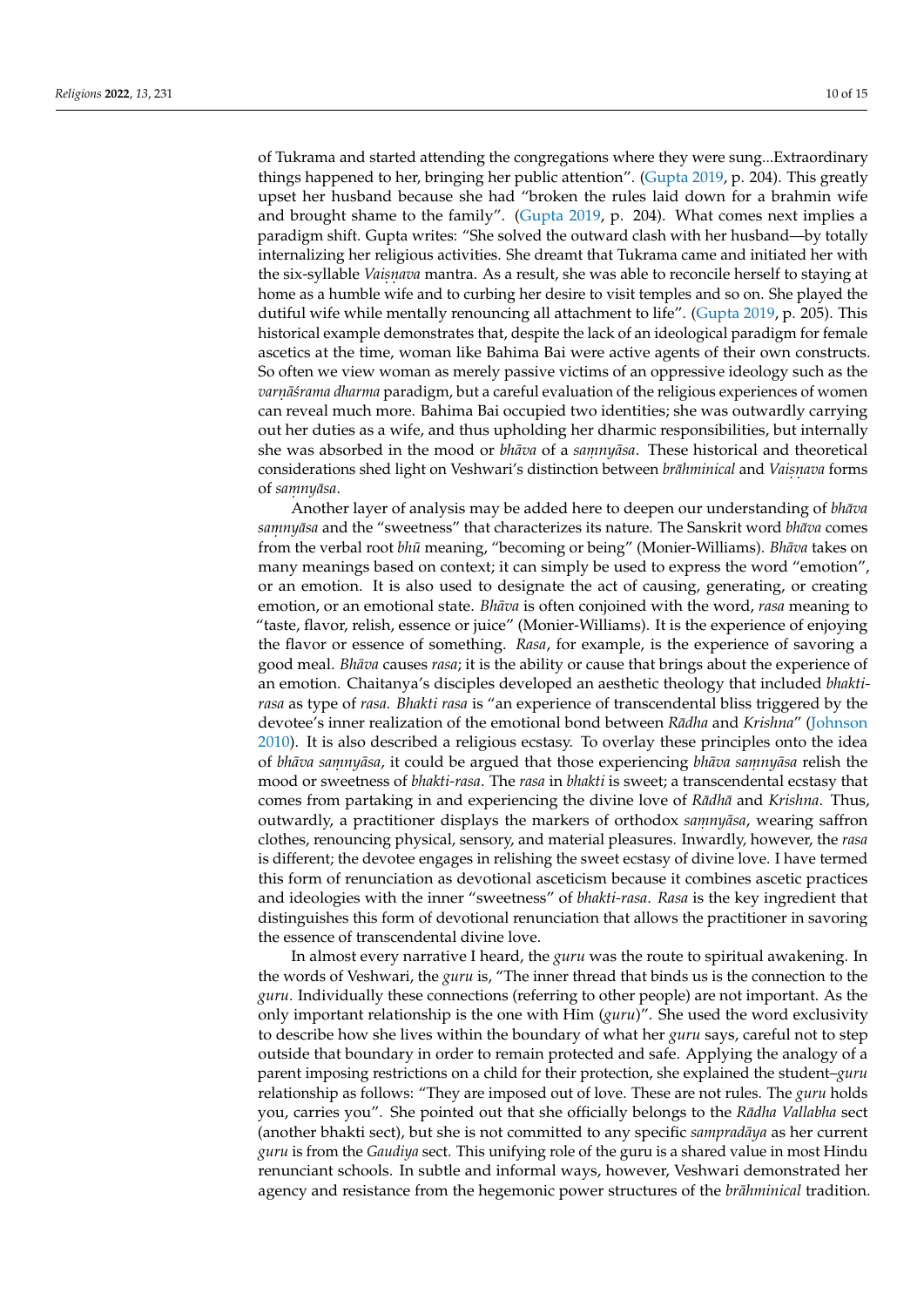<span id="page-11-0"></span>She said at the end of her interview with me, "I chose this path," then added "and God chose me". Okely argues that we should look for resistance at the crevices of verbalized activities [\(Okely](#page-14-4) [1991,](#page-14-4) p. 8). In pronouncing her choice, Veshwari was exercising her free will. Like Sudevi, Veshwari demonstrated strong links to the role of *guru* and its relationship to the *brāhminical* tradition. Both asserted the need for a spiritual guide which connected them to shared social and religious norms and ideals, but interestingly both consider their affiliation to *sampradaya*[8](#page-14-17) to be irrelevant. They did not acknowledge the doctrinal differences between *sampradāyas* and they did not share the exclusivism evident in texts and within the tradition. Their sense of identity as a *sannyasini* thus is drawn from their relationship to their individual *gurus* rather than to the *sampradaya* itself. Sudevi demonstrated her agency in selecting a *diksha guru* whom she said "was very realized and highly qualified" regardless of *sampradaya*. Similarly, Veshwari too discounted the need to adhere to *sampradāya* delineations and chose a *guru* based on her preference and needs.

#### *7.* **Gauri: Gopi as Samyāsinī**

<span id="page-11-1"></span>My third informant's life story and personal goals represent a different kind of contemporary renouncer [\(Gauri](#page-14-18) [2019\)](#page-14-18). Gauri may be described, to use Vasudha Narayana's distinction, as an ascetic but not a *samyāsinī*, because she has not performed the initiatory rite of *samnyasa* but lives and describes herself as a *gopi*, one of the divine companions of *Rādha* and *Krishna*. In Sanskrit, *Gopi* comes from the root '*Gop*' meaning hidden or secret. Gauri is a shy, soft-spoken, seventy-nine-year-old Indian woman from a rural region in Punjab. She lives in Rādha Kunda<sup>[9](#page-14-19)</sup> in her own home. Her home was made up of two small rooms: a bedroom, and the front room which was furnished with an impressive altar of deity images and a small sitting area. Unlike my other informants, Gauri did not dress in saffron clothes, the traditional color of renunciation, nor was she affiliated with any ashrama or religious institution. She lives alone, subsisting on some financial support from her family in Delhi and a small pension. She speaks Hindi, Bengali, a bit of Sanskrit, and her native language, Punjabi. During our conversation, she spoke primarily in Hindi. She was born in the state of Punjab in 1941, and in 1947 moved to Vrindavan with her parents when she was six years old, and has lived in Vrindavan ever since. She was interested in education and earned a scholarship, completing her M.A in political science. After her graduation, she started to work as a teacher at a school in Vrindavan. She never married. Gauri credits her mother and her guru for showing her the way. At age 42, realizing she had no need for wealth and no dependents, she resigned from her job as a teacher and supported herself with the small pension she receives. She gave up all worldly responsibilities to live as an ascetic.

<span id="page-11-2"></span>What struck me during my brief interview with Gauri were her thoughts about renunciation. She explained it to me as follows: "What is *samnyāsa?"* She asked. "It means to give up the world. There should be *samnyāsa* in the heart, from inside. Our *sannyāsinī rūpa* or form is private. It is not advertised to everyone". She referred to herself as a *gopi*, a companion of the divine couple, *Rādhā* and *Krishna*. In his book, Acting as a Way of Salvation, David Haberman explores a method of religious realization known as *raganuga bhakti sādhanā,* a technique developed by *Rūpa Goswāmi*  $^{10}$  $^{10}$  $^{10}$  in which the devotee enters into the eternal drama or *lila* of *Krishna* and his associates in *Vraja/Braj* by assuming a particular role in that drama. Intriguingly, he explains how male practitioners embody the inner female roles they assume. He claims that, by identifying with a paradigmatic figure in Krishna's world, the practitioner is liberated from ordinary constraints of society [\(Haberman and Vatsyayan](#page-14-21) [1988,](#page-14-21) p. 155). By claiming that a devotee is encouraged to cultivate an internal spiritual identity modeled after a paradigmatic individual, Haberman points to the formation of more than one identity in the practice of *raganuga bhakti sādhanā*, a mundane external identity and an internal one mirrored after a spiritual paradigmatic individual in Krishna's divine drama. Thus, when Gauri describes her *sannyāsinī rūpa* as one that is secret and private, she is alluding to this theological explanation. While there *is no doubt that raganuga's sādhanā* was designed primarily for men who could embody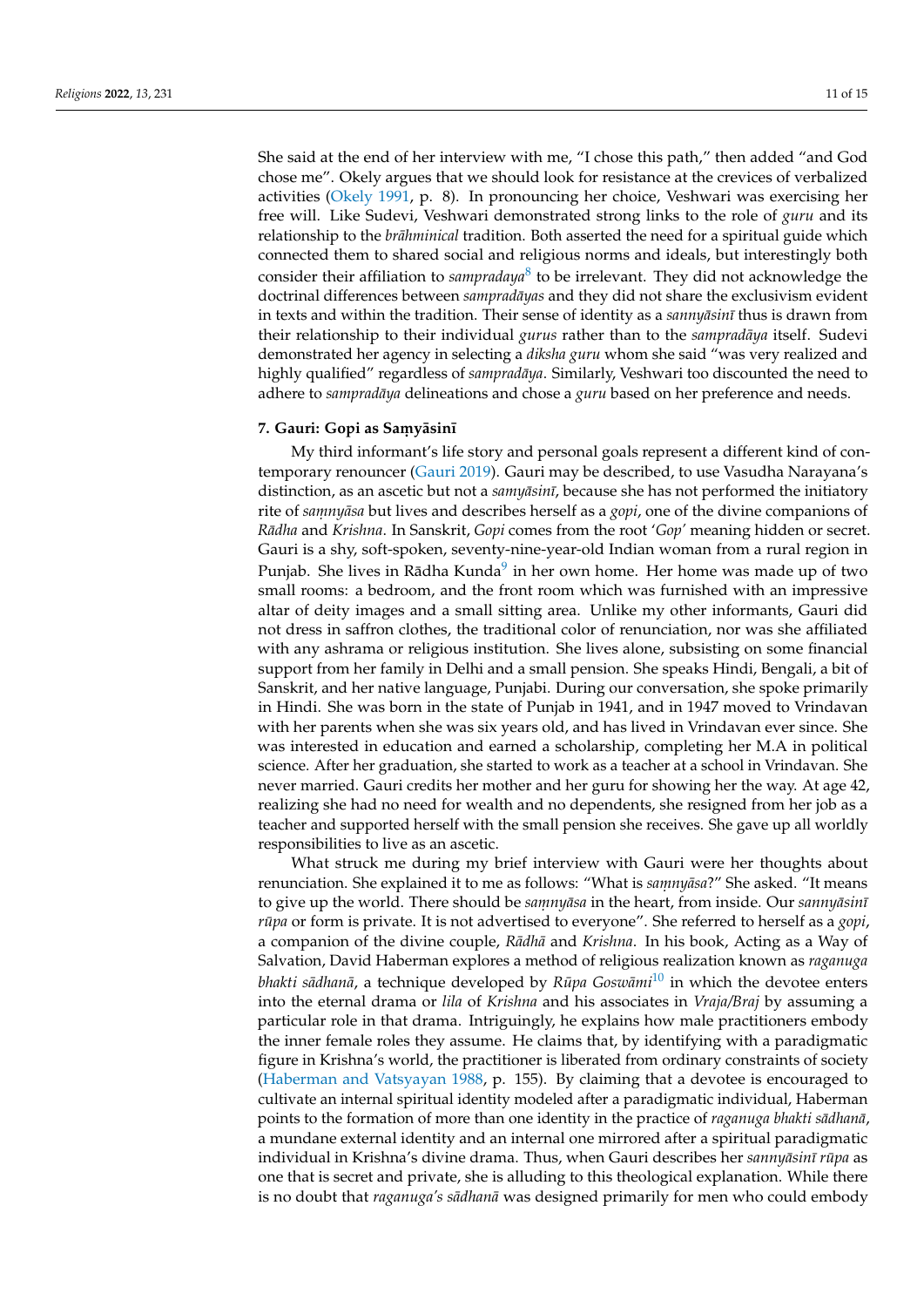female subjectivities, in the case of Gauri there is a reversal of this theological system allowing female practitioners to use theology to overcome restrictions placed upon them as female ascetics. If society prevents them from living out their ascetic proclivities, the theology provides a loophole so that they can internally live as a *sannyasini* while outwardly upholding societal rules and the restrictions placed upon them as women.

<span id="page-12-1"></span><span id="page-12-0"></span>Furthermore, Gauri's *gopi* identity emphasizes the sweet devotion and inner spirituality that pervades all three narratives of renunciation. In general, a *gopi* is a handmaiden to the divine couple who serves without seeking pleasure for herself. In highly advanced forms of *raganuga bhakti*, a devotee exercises *manjari sādhanā*; in this esoteric practice, a devotee is a *manjari*. A *manjari* is a "bud," a young woman who finds her "existential essence in the role of a passionate handmaiden [\(Sarbadhikary](#page-15-5) [2015,](#page-15-5) p. 87)". She identifies with the intense emotions experienced by *Rādha* and the *gopis* which ultimately engenders an ecstatic experience of devotion in the imagination.<sup>[11](#page-14-22)</sup> According to Sarbadhikary's account, "*Goswamis* and *babajis*[12](#page-14-23) claim an exalted form of imaginative participation in divine activities such that the sexual dalliances itself is reserved to deities, while they imagine their spiritual selves as the deities' handmaidens, witnessing and serving them during their sexual play in imagination-Vrindavan and deriving the utmost sensual pleasures therefrom [\(Sarbadhikary](#page-15-5) [2015,](#page-15-5) p. 73)". She calls this a form of imaginative devotion (72). Gauri's use of the term *gopi* to describe herself is packed with meaning and points to the passion, femininity, and inner spirituality at the heart of the *Bengali Vaishnava* school; this is in stark contrast to the purpose of orthodox renunciation. The *manjari sādhanā*, like most renunciation practices seeks ego-effacement and a lack of self-gratification, yet the goal, unlike traditional renunciation, is not complete self-erasure. This is one of the biggest differences between traditional renunciation and bhakti renunciation. In Sarbadhikary's words, "*Vaishnavism* is a religion of the passions, and it celebrates the body's feeling capacities. It asserts that without intense emotions neither *Krishna* nor *Vrindavan* can be apprehended (74)". The self is there, and the embodied experience is a requisite tool for achieving the desired end, whereas in other forms of renunciation, the annihilation of the self is the end goal. "In general, *bhakti* traditions do not view renunciation as a final detachment from the world but rather as a definite attachment to one's devotional object (74)".

In sum, it was clear when listening to Gauri and witnessing her humble demeanor that she felt uncomfortable drawing attention to herself as a *sannyasini*. This was a way perhaps of distancing herself from the larger orthodox *samnyasa* tradition. By disavowing this normative label, she was seeking to carve out, albeit unconsciously, a space where she could cultivate her own identity. In this way, *Vaishnavis* I encountered, including Veshwari, were often seen borrowing from the same discursive tenets and terminology of Bengali Vaishnavism but emphasizing different interpretations such as *gopi* or *sakhi*. The differing ways in which asceticism and devotion are cultivated and affectively experienced demonstrates the significant ways in which renunciation is embodied and articulated by renouncers. Thus, any categorization, whether ascetic,  $sanny\bar{a}s\bar{n}$ ,  $gopi$ ,  $sakhi$ , or  $bh\bar{a}va$ *sannyāsinī* is problematic and underscores the complexity and plurality of female renunciant subjectivities in contemporary Vrindavan.

#### **8. Conclusions**

The purpose of this study was to spotlight the personal lives of female renouncers in the *Chaitanya Vaiṣṇava* sect which has, to date, received little attention. To shift our attention from texts, this ethnographic study used interviews and personal observations from three ascetics living in Vrindavan to observe how they reflect on their own lives and experiences as renunciants. How do they articulate, perform and interpret their lives as renouncers? How do they respond to patriarchal paradigms of womanhood outlined in the *brāhminical* tradition? How do they combine and perform both bhakti and ascetic practices in their daily lives?

Just as living practices do not always conform to textual exhortations, the *sannyasin īs*/ ascetics I encountered in my fieldwork walked a tightrope between complicity and sub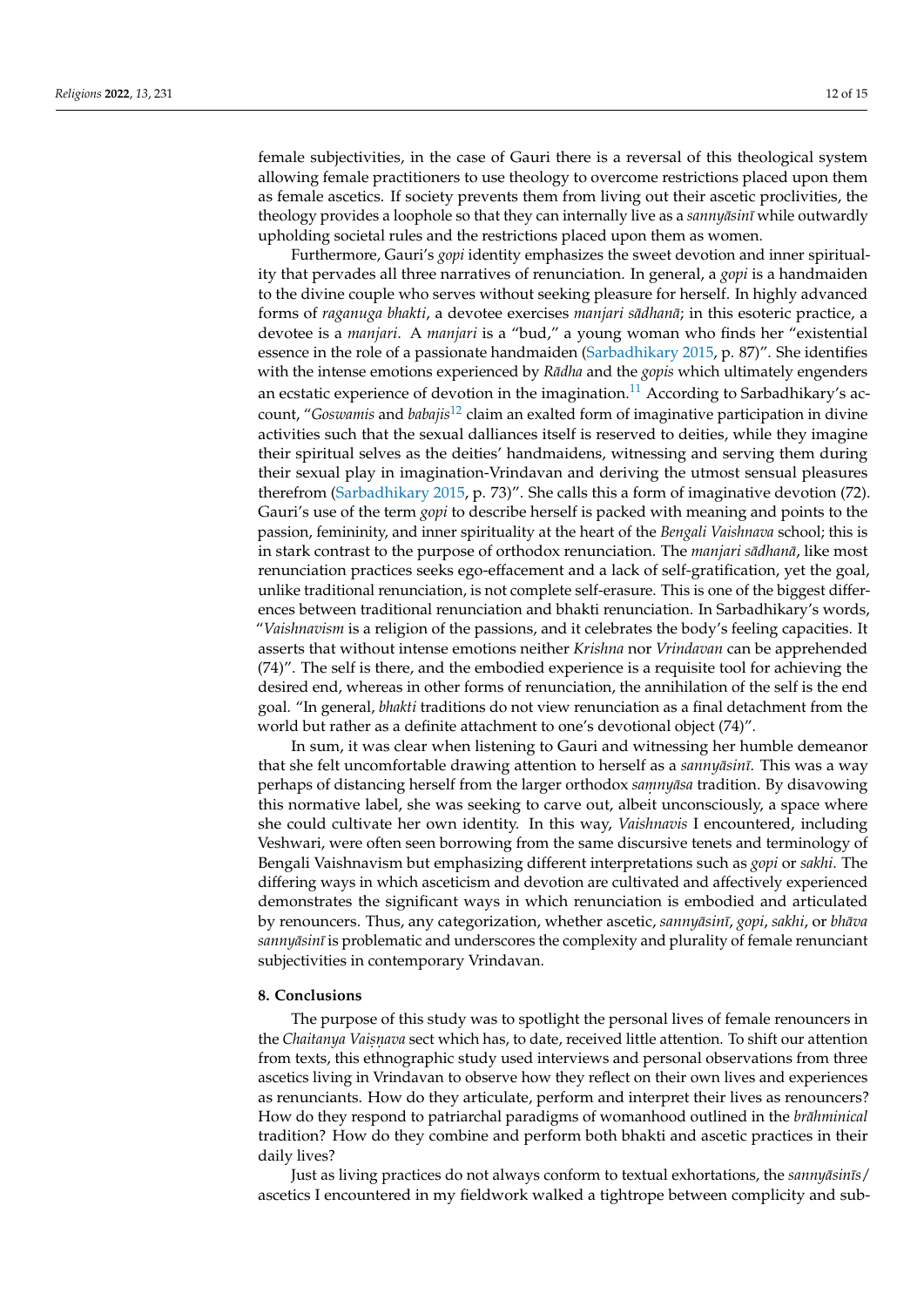version. When women act with agency and transgress boundaries, their actions can either subvert or perpetuated power structures. [Sangari](#page-14-24) [\(1993\)](#page-14-24) argues that, in analyzing particular acts of women's agency for its potential subversion and complicity, we must consider both social practices and discursive modes, or, more importantly, look at the relationship between the two. This is a helpful way to proceed. When it came to their views about gurus, female ascetics were complicit in given value to the role of the guru which marked the beginning of a renouncer's life. It is important to note though that women are not flagrantly and loudly critiquing the orthodox tradition. For the most part, women are quietly doing their own thing. As Ojha points out, women ascetics are rebels but not revolutionaries [\(Ojha](#page-14-25) [1981,](#page-14-25) p. 280). They are complying with society's expectations of them, but at other times they are discursively subverting it.

My empirical data also illustrated ways in which female renunciants are departing from and even creatively interpreting wider traditions on their own terms. For instance, ideological divisions blur and contemporary renouncers blend elements of different *sampradāyas* and terminology. Veshwari used both the words 'sakhi' and 'sannyāsinī' when describing herself, showing how she located herself in both *Vais.n. ava* and *brahminical ¯* frameworks. Additionally, two of my informants were affiliated to more than one sampradaya ¯ through initiation. Veshwari belonged to both the *Gaudiya* and Rādha Vallabha sampradāyas, while Sudevi belonged to the *Gaudiya sampradāya* but took initiation from someone outside the sect. This illustrates the amorphous and anti-institutional quality of renunciation found amongst women that provides practitioners with more agency and freedom to determine how and under whom they wish to seek spiritual guidance. A lack of allegiance to lineage was another place where women showed resistance. Dominant hegemonic forms do exist and exert control on female renunciants, but there are also signs illustrating how women are attempting to subvert them. The actions and articulations of two of my informants illuminates an example of intermittent resistance, thwarting homogenization into a single *sampradāya* and simultaneously exerting agency in determining their guru and path.

Finally, the ethnographic data showed that there was a lot of diversity amongst female renunciants in the way they identified themselves, how they practiced, lived, dressed, and worked. Female renunciants were more likely to tailor their renunciation to their individual needs and preferences. Each woman customized and articulated what renunciation meant to her in words and actions. This meant that classifying and categorizing them into types was not easy. Even within the two types provided by Vasudha Narayanan—samnyāsa and ascetic—there was still plenty of variation. For instance, Veshwari had formally renounced the world and identified herself as a *sannyāsinī*; she lives in a traditional ashrama with a community of devotees. Sudevi, on the other hand, had also officially taken *samnyāsa* but lived independently and provided cow *seva¯* by managing a goshala. So even though the term *sannyāsinī* suggests a monolithic form, in reality, this was not the case. Finally, Gauri could be called an ascetic because she performs practices that an ascetic traditionally carries out; however, she has not formally accepted *samnyāsa*, nor did she feel comfortable with this label. She quietly devotes her time to bhajan (quiet chanting) and kirtan (congregational changing), but had intentionally renounced her work and family attachments. A focus on independent *sannyāsinīs* thus conveys a sense of heterogeneity amongst practitioners in the Chaitanyaite school.

I call the form of gendered renunciation I encountered in my field, devotional asceticism; it is a "sweeter" form of asceticism that foregrounds the values of community, care, compassion, and living in the world, which evolves from the bhakti principles. Bhakti emphasizes the importance of connecting to the deity of Krishna on an emotional level. Unconditional love for Sri Krishna is the goal of the bhakti path. By caring for others and the active participation in the world, a devotee develops love for Sri Krishna because all things are a manifestation of the divine. So, caring for the cows and supporting other devotees in their devotional life helps a devotee nurture a connection to the divine. These sweeter principles permeate and shape the form of devotional asceticism practiced by renouncers. The emphasis on "sweetness", which gives color to stoicism, and "blandness",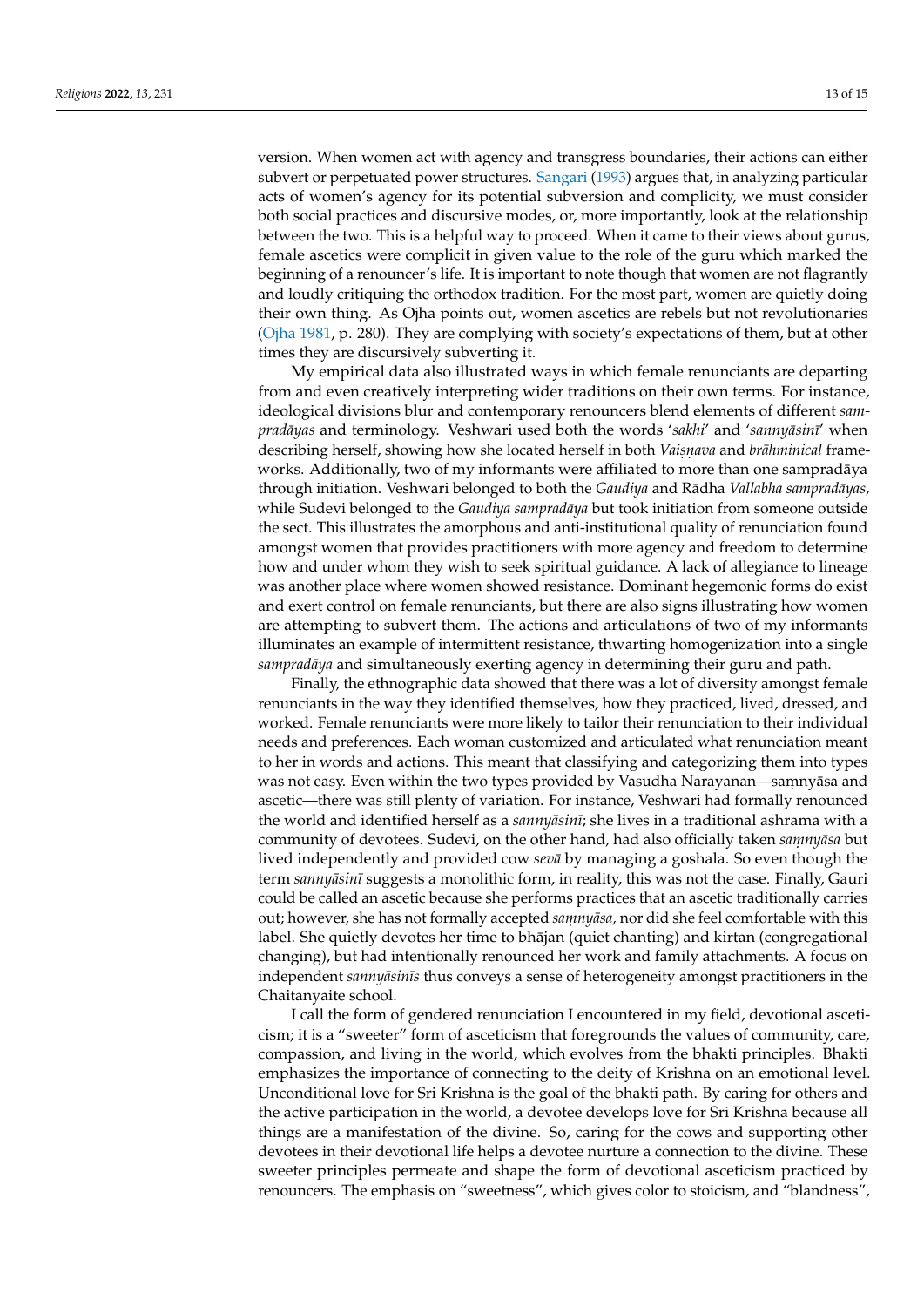which commonly characterizes the detached form of renunciation found in the scriptures, is paramount.

Female renouncers are a diverse group that are negotiating the meaning of *samnyasa* in innovative ways. Using principles and practices from bhakti and asceticism, they are creating a form of devotional asceticism which highlights worldly engagement, care, community, and service.

**Funding:** This research has been funded by Zayed University's Research Incentive Grant (R18079) from 2018–2020.

**Institutional Review Board Statement:** Full ethical clearance was obtained from Citiprogram.org on 31 October 2018. Record ID: 29294563.

**Informed Consent Statement:** Informed consent was obtained from all subjects involved in the study.

**Data Availability Statement:** Data is stored in digital form with the researcher.

**Conflicts of Interest:** The authors declare no conflict of interest.

#### **Notes**

- <span id="page-14-0"></span>The Sanskrit term samnyāsā śrama (the Path of renunciation) is shortened in daily conversation to samnyāsa (Hindi samnyāsa, pronounced sannyās). (Sannyāsinī refers to male renouncers, Sannyāsinī refers to female renouncers, plural form, sannyāsinīs).
- <span id="page-14-3"></span><sup>[2](#page-2-0)</sup> The author is cognizant that this implies there is only one representation of women hood in the orthodox tradition.
- <span id="page-14-5"></span> $3$  There are several names given to this sect: Chaitanya Vaishnavism (founder), Bengali or Gaudiya Vaishnavism refer to the place where the sect originates. All terms refer to the same sect and are used interchangeably here.
- <span id="page-14-7"></span>[4](#page-4-0) I am grateful to the generous funding by Zayed University and the Research Incentive Grant for this project. Proper ethical clearance was obtained before fieldwork commenced. Work halted in 2020 due to the pandemic so the ethnographic material presented here is limited. The researcher hopes to resume her work in 2022.
- <span id="page-14-8"></span> $\frac{5}{6}$  $\frac{5}{6}$  $\frac{5}{6}$  The researcher is fluent in Hindi.
- <span id="page-14-9"></span>[6](#page-4-2) A local translator was employed to help translate the Brajbasis into English.
- <span id="page-14-10"></span><sup>[7](#page-5-0)</sup> Generic term for renouncers in the Hindu tradition.
- <span id="page-14-17"></span>The primary meaning of the word *sampradāya* is 'traditional handing down of instruction'. It is inextricably linked to the system of *parampara* which means 'uninterrupted series, succession'.
- <span id="page-14-19"></span>[9](#page-11-1) Radha Kunda is a holy site dedicated to the divine consort of Sri Krishna, Rādharani.
- <span id="page-14-20"></span> $10$  A key disciple of Sri Chaitanya who systematized the Vaishnava philosophy.
- <span id="page-14-22"></span>[11](#page-12-0) See Sukanya Sarbadhikary's Place of Devotion pg. 70–75 for more on this practice.
- <span id="page-14-23"></span><sup>[12](#page-12-1)</sup> High advanced male bhaktas or devotees.

#### **References**

<span id="page-14-18"></span>Gauri. 2019. Interviewed by author. Personal interview. Vrindavan, India, March 21–25.

<span id="page-14-15"></span><span id="page-14-14"></span>Gross, Robert Lewis. 1992. *The Sadhus of India: A Study of Hindu Asceticism*. Jaipur and New Delhi: Rawat Publications.

Gupta, Sanjukta. 2019. Three Vaiṣṇava Poetress-Saints. In *The Alwars: Brief History of Vaiṣṇava Saint Poets*. Edited by Prakashan Jayaraman. New Delhi: Vani Book Company.

<span id="page-14-21"></span>Haberman, David, and Kapila Vatsyayan, trans. 1988. *Acting as a Way of Salvation*. Oxford: Oxford University Press.

<span id="page-14-13"></span>Hausner, Sondra L. 2007. *Wandering with Sadhus: Ascetics in the Hindu Himalayas*. Bloomington and Indianapolis: Indiana University Press.

<span id="page-14-16"></span>Johnson, William. 2010. *A Dictionary of Hinduism (Oxford Quick Reference)*, 1st ed. Oxford: Oxford University Press.

- <span id="page-14-6"></span><span id="page-14-2"></span>Kaelber, Walter O. 1986. Asceticism. In *The Encyclopedia of Religion*. Edited by Mircea Eliade. New York: Macmillan, pp. 441–5.
- Khandelwal, Meena, Sondra L. Hausner, and Ann Grodzin Gold, eds. 2006. *Women's Renunciation in South Asia: Nuns, Yoginis, Saints, and Singers*. New York: Palgrave Macmillian.

<span id="page-14-11"></span>Monier-Williams, Monier. 1993. *An English-Sanskrit Dictionary*. New Delhi: Asian Educational Services.

<span id="page-14-1"></span>Narayanan, Vasudha. 1995. Renunciation and Gender Issues in the Sri Vaisnava Community. In *Asceticism*. Edited by Vincent L. Wimbush and Richard Valantasis. New York: Oxford University Press.

<span id="page-14-25"></span><span id="page-14-24"></span><span id="page-14-12"></span><span id="page-14-4"></span>Novetzke, Christian Lee. 2007. Bhakti and its Public. *International Journal of Hindu Studies* 11: 255–72. [\[CrossRef\]](http://doi.org/10.1007/s11407-008-9049-9) Ojha, Catherine. 1981. Feminine Asceticism in Hinduism: Its Tradition and Present Condition. *Man in India* 61: 254–85. Okely, Judith. 1991. Defiant Moments: Gender, Resistance and Individuals. *Man* 26: 3–22. [\[CrossRef\]](http://doi.org/10.2307/2803472) Sangari, Kumkum. 1993. Consent, Agency, and Rhetorics of Incitement. *Economic and Political Weekly* 28: 867–82.